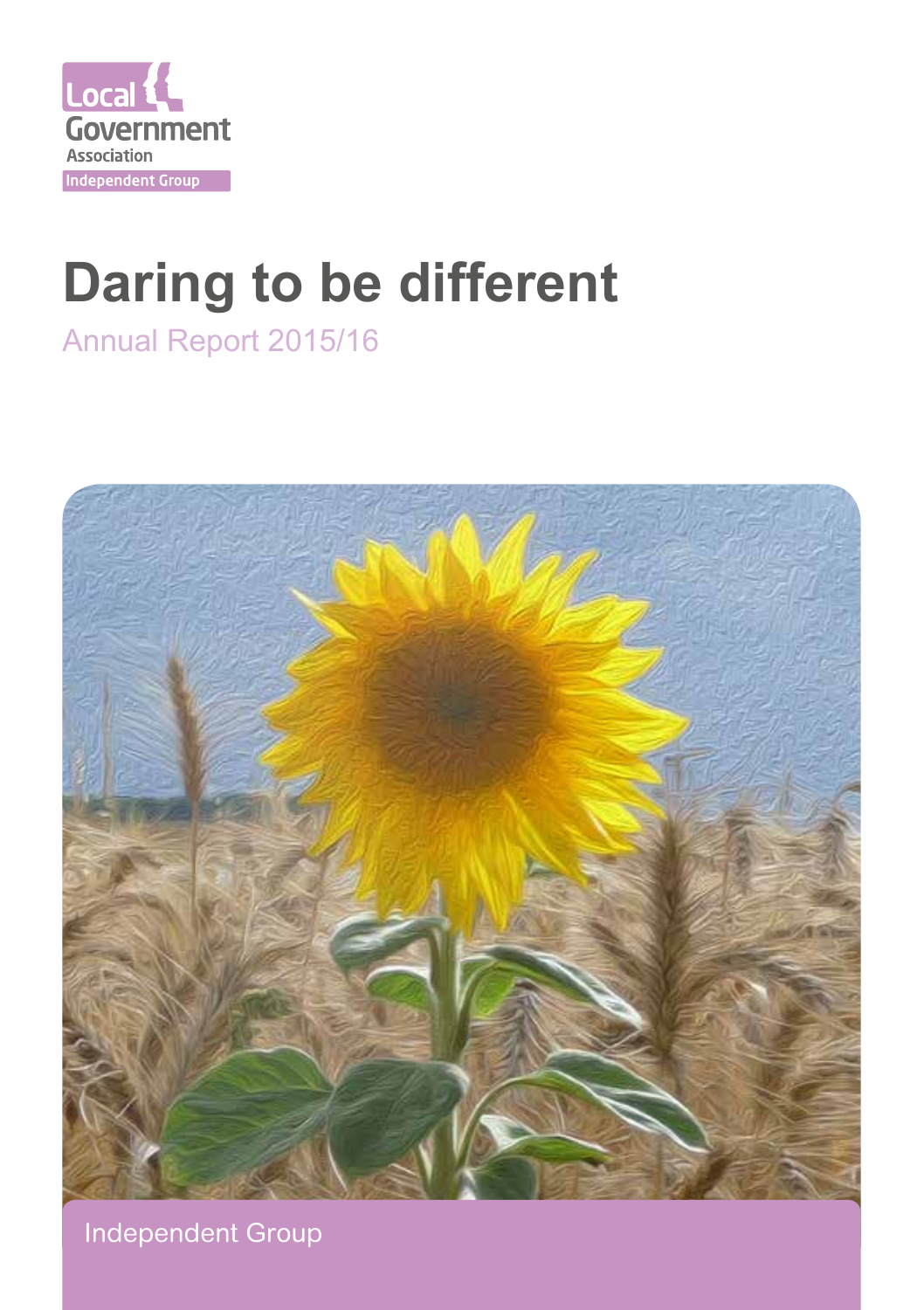# **Contents**

| Introduction                                | 3  |
|---------------------------------------------|----|
| Year in review, Marianne Overton OBE        | 4  |
| Group Budget Report 2014/15 and 2015/16     | 11 |
| Children and Young People                   | 12 |
| <b>Community Wellbeing</b>                  | 14 |
| Culture, Tourism and Sport                  | 16 |
| Improvement and Innovation                  | 18 |
| Economy, Environment, Housing and Transport | 20 |
| Resources Board                             | 22 |
| Safer and Stronger Communities              | 24 |
| People and Places                           | 26 |
| Council of Municipalities and Regions       | 28 |
| UK Delegation to the Committee of Regions   | 30 |
| Fire Service Management Committee           | 32 |
| <b>Regional Peers</b>                       | 36 |
| Contacts                                    | 42 |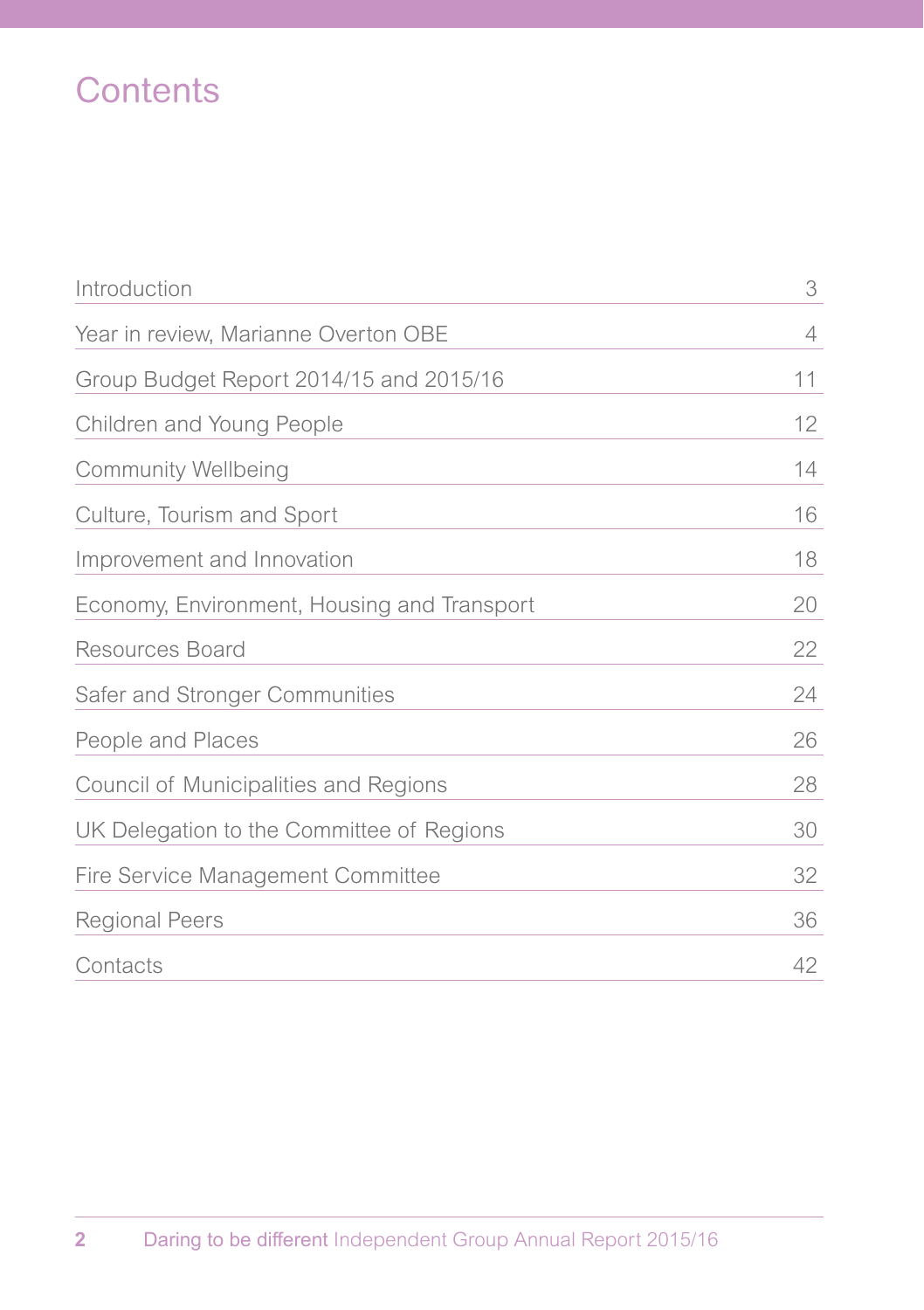### Introduction

The Independent Group is the most diverse group of councillors and the most representative of the public. We are in touch with and committed to our communities, and that is what gets us elected. Therein lies our strength and the reason we have such a powerful contribution to make. We dare to be different and work together to be most effective.

Our Independent Group's voices are much needed – listening, considering carefully and speaking up for our communities, our councils and our country. The Local Government Association (LGA) forms the vehicle for you to achieve more with your residents, getting national support and negotiating with government.

The success of our work in supporting Independent Group members, helping raise skills, profile, and reputation is demonstrated in remarkable year-on-year election success, for all of our groups.

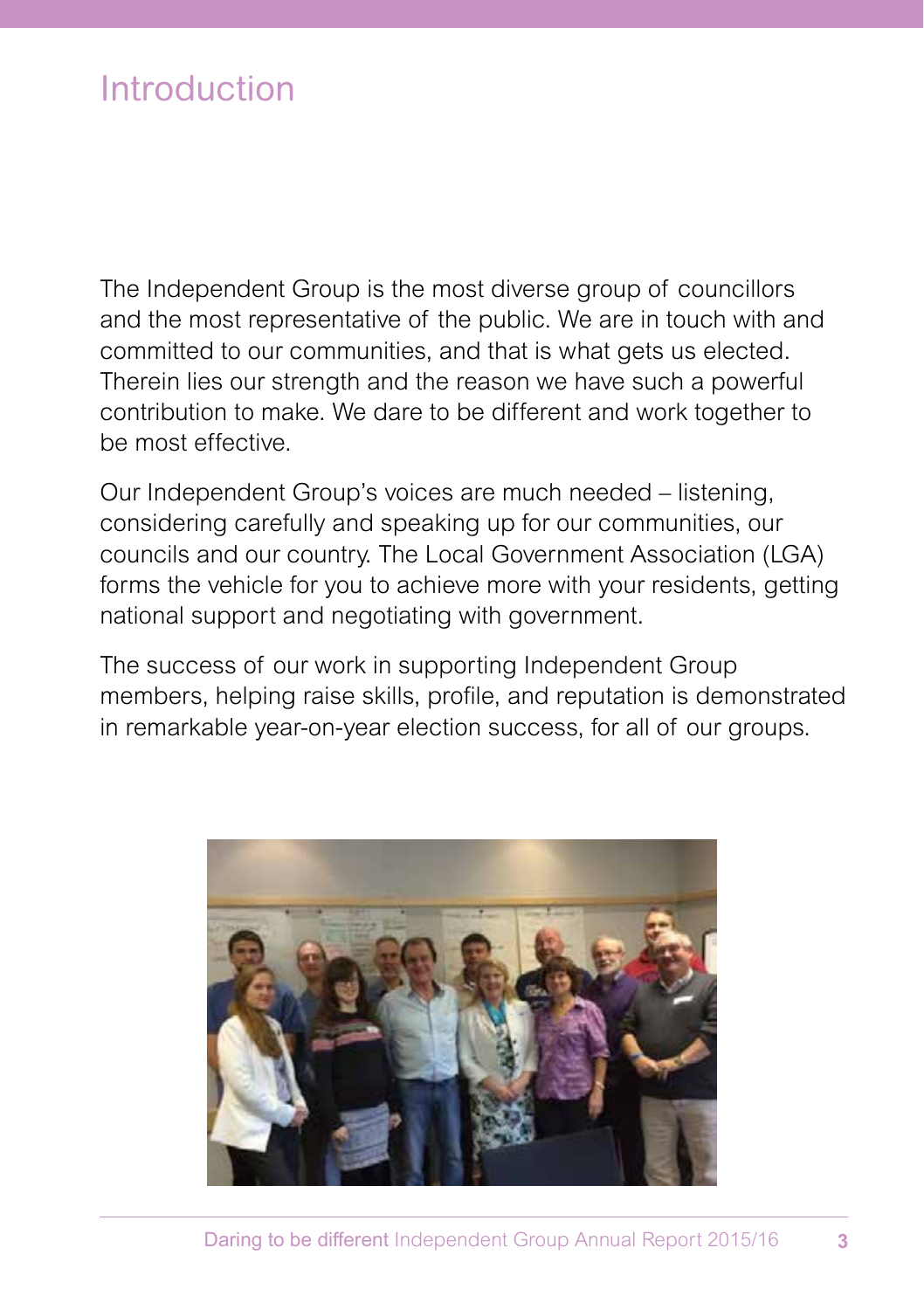

### Councillor Marianne Overton MBE **Leader of the LGA Independent Group** Vice Chairman of the Local Government Association (LGA) Lincolnshire County Council and North Kesteven District Council

### **Key role for Independent Group members**

Listening carefully, looking at the facts and focussing on the best outcomes for our residents simply makes sense to us and to the public. This has been a remarkable year where our calls for a better democracy are finally being heard loud and clear, putting us at the heart of changing British politics. As the old three parties have lost their stranglehold in many areas, more councils than ever are led by our group members. Still more councils are in no overall control, giving our members a stronger voice at the table, especially if they can keep together. Mr Corbyn spoke in favour of no party whip and Mr Cameron was forced to do likewise for the referendum. There is clear recognition of a better way to do democracy, where individual elected members represent many residents and each has an important role in getting the best decisions for our residents.

Our work in getting fair media coverage for Independents and parties other than the old three is beginning to bear fruit and we'll do more on this. Coupled with our call for electoral reform with fairer methods of counting the votes, we are enhancing opportunities for our members, and supporting each other to do the job well.

To increase our effectiveness at the LGA, we increased the information offered, skills training, regional events, task groups and the number of Independent accredited peers.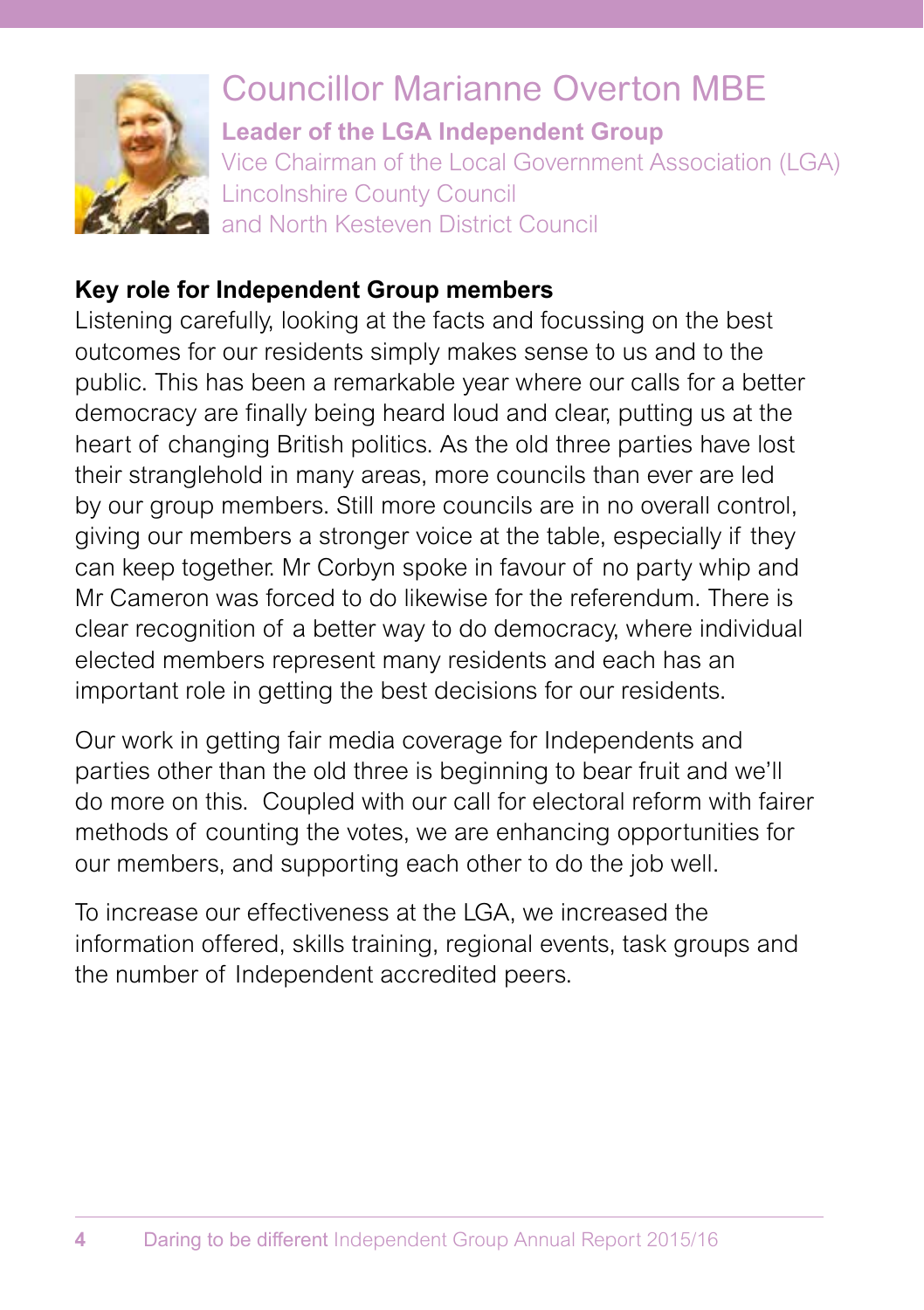Our members have responded with increasing inspiration and success. More members than ever before are speaking up at conferences, in the press and through the LGA, bringing a sound common- sense approach, well in touch with their communities and representing them well. Well informed and skilled, our members have played increasingly useful roles in their communities and their councils and attracted others. More of our member voices are heard far and wide, because they make sense and contribute positively to the debates.

The Independent Group is the only group to have grown consistently over the past five years and is the third largest group at the LGA. Within our group, our political balance remains broadly unchanged; Independents 66 per cent, UKIP 20 per cent, Plaid Cymru and Green 7 per cent each. We are diverse, able to listen, to think and act independently and work together to be more effective. Each of the groups is well represented and we have achieved a cohesive strength. We each bring a substantial amount and work together to be more effective.

Drawing on our members' interests, our group has worked hard on supporting funding for our councils and developing some innovative ways of delivering services. We campaigned against disproportionate 'growth' without adequate infrastructure and against forced academisation without quality. We raised concerns on some proposed models of devolution to new mayors covering huge and diverse geographical areas. Both in England and Wales, we have long supported and continue to call for genuine devolution of power and money from central to local government, with Cornwall leading the way.

Our achievements over the past year make impressive reading. They are shared achievements, with more of our group members contributing to policy and improving local government. The Independent Group creates a powerful force for the benefit of our members and the communities we serve.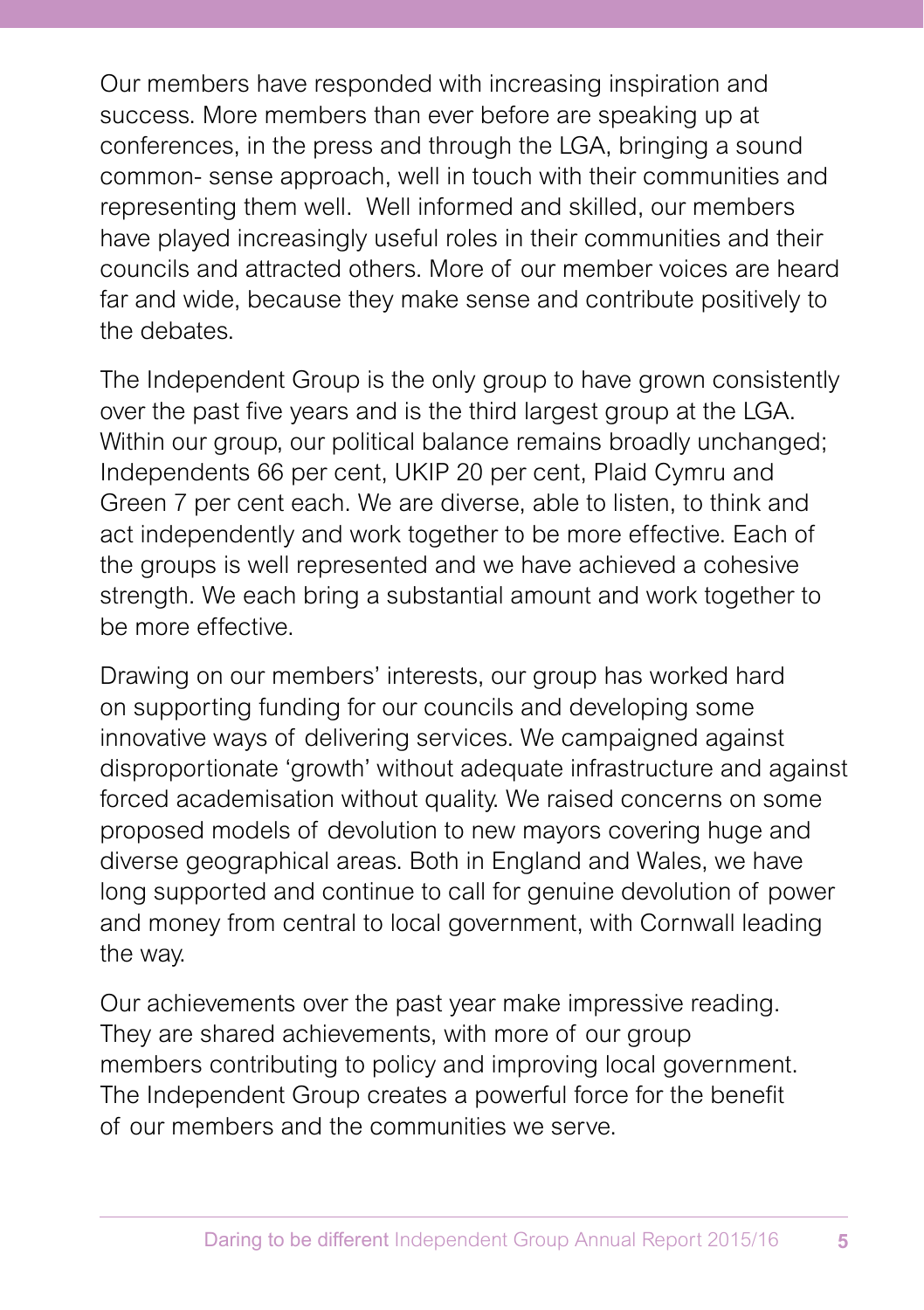#### **Successes to date**

#### **Members skilled and well informed**

- Significantly increased the number of councillors actively engaged in the work of the group, through responses to weekly bulletins and other initiatives.
- Record number of councillors are taking up places on the LGA leadership offer.
- Highest ever attendance at Independent Group AGM and LGA conference sessions and at November's Independent Group conference.
- Our members successfully completed the 2nd Next Generation programme, designed to help our leaders develop and take bigger roles locally and nationally.
- Our key support to councils and councillors following local elections and change of control has been effective, supporting our members in negotiations.
- Six regional meetings were held in Bristol, Bromvard, Chelmsford, Ely, Llandrindod Wells and Lincoln, with thanks to our regional chairmen. The events informing and developing policy ideas to feed into the work of the LGA. This can be sharing good practice or developing ideas for legislative change.
- To support the work of the group in influencing national policy, nine information and development sessions covered issues such as housing, children services, scrutiny and local government finance.
- Increased the number of our peer members working in other councils.
- Provided timely and effective advice to hundreds of members through our office and regional peers.
- Supported individual council improvements.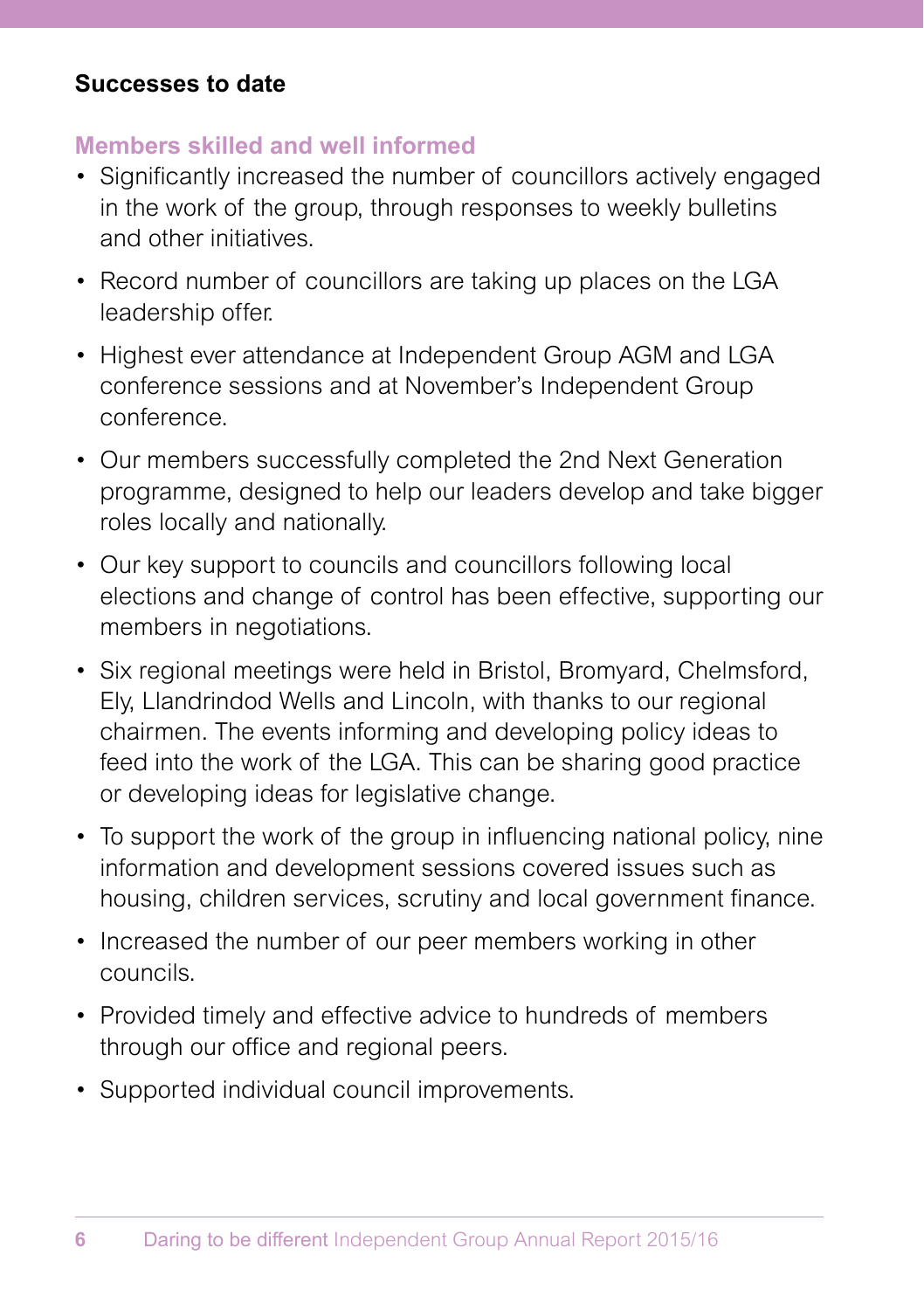### **A credible and effective force**

- Launched eight Think Tanks giving councillors greater opportunity to shape the LGA's policy work.
- Provided influential amendments to key policy documents such as the Spending Review consultation, business rates consultation and Devolution.
- Introduced a Performance Protocol for our board appointees to ensure we are consistent and proactive within LGA governance structures.
- Closely monitored the group budget to ensure funds are used wisely and within budget.

### **Raising our profile**

- Delivered key note speeches at showcase events such as the UKIP and Green Party Conferences, 1st Annual 'Make Votes Matter' demonstration and DCN Future Leaders programme. Indeed, all our lead members have been very active.
- Lobbied the BBC and other broadcasters for fairer representation of Independents.
- Greatly increased media coverage for our group members.

### **Leading national policy**

- Took strategic approach with our vice-presidents within Parliament, raising issues of planning and housing without adequate infrastructure, health and social care integration, mental health and employment.
- Tackled the EU commissioner on the Trans-Atlantic Trade Agreement, TTIP.
- Played a key role in shaping the LGA's culture, tourism and sport agenda through our chairmanship. Much more is listed in the board reports.
- Established a task group to explore options and recommend changes to the electoral voting system.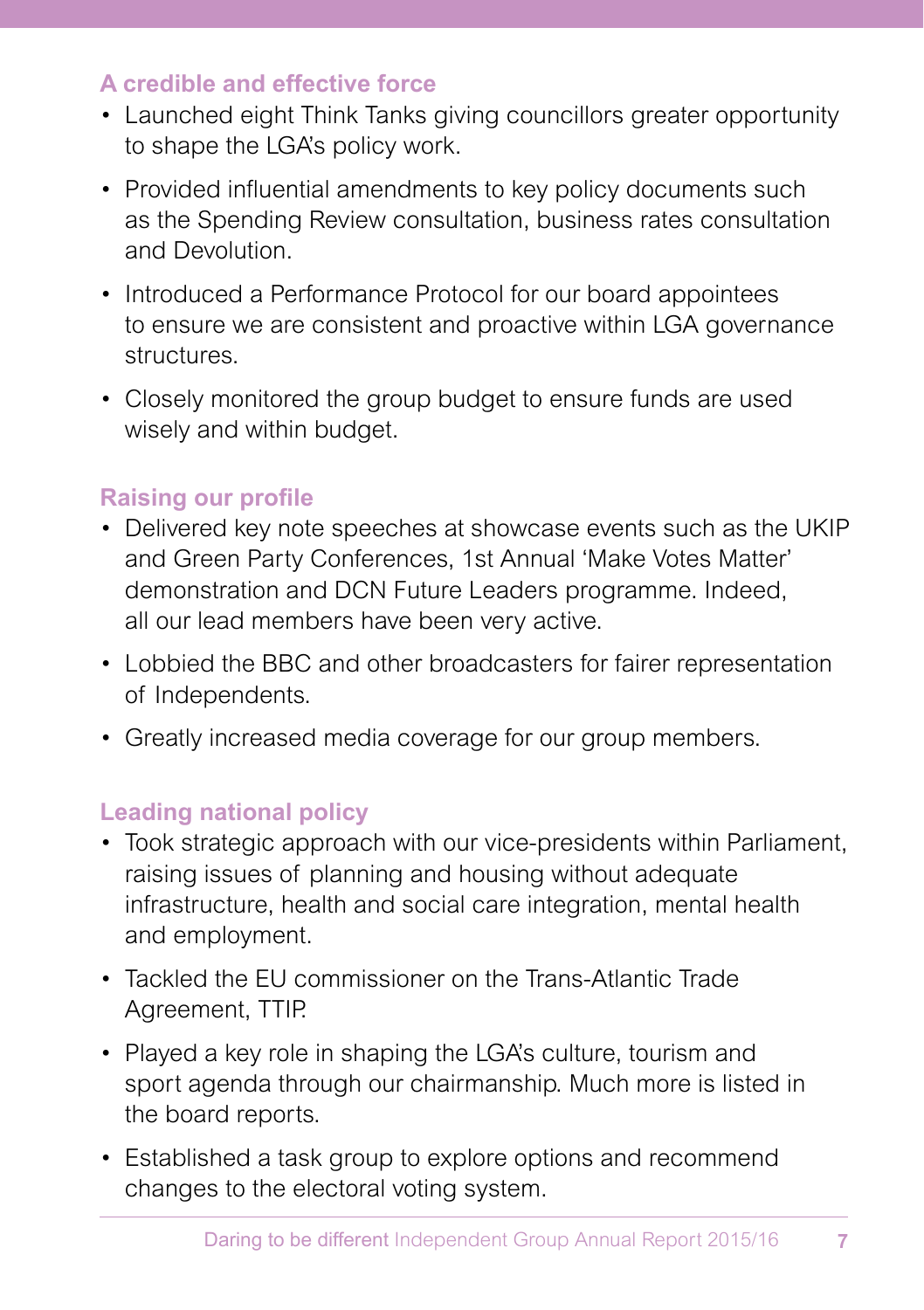### **What Next?**

- Assist in recruitment, training and retention of Independent Group members to secure a sound future. Encourage group networks to seek and support a range of good candidates, both men and women to enhance our reputation in government.
- Increasing the influence of our members in decision-making across England and Wales in both local and in national government.
- Work towards electoral reform, using the campaign to promote an inclusive, more representative and more collaborative kind of leadership.
- Encourage more positive media attention for our members and issues important to our members. Showcase the work of our members to demonstrate their talent and success, enhancing our reputation.
- Provide more regional meetings to support members with skills, information and keep the LGA in tune with members and their residents. Encourage all our members to speak, vote and more importantly, think about what our residents need and set about achieving it through work at local and national levels.
- Work to keep local government solvent and effective. We call for a proper share of funding and adjust to manage with less.
- Take a lead in shaping local government in genuine devolution to politically balanced and manageable bodies.

We will see what changes the referendum brings, but it is clear that no one party is always right. Finding adequate funding and getting a genuine devolution of power to councils, without losing our electorate on the way will need a cohesive and innovative approach. This is a world where our Independent Group members are uniquely well suited. We are an important force to ensure plans are focussed on the best interests of our residents.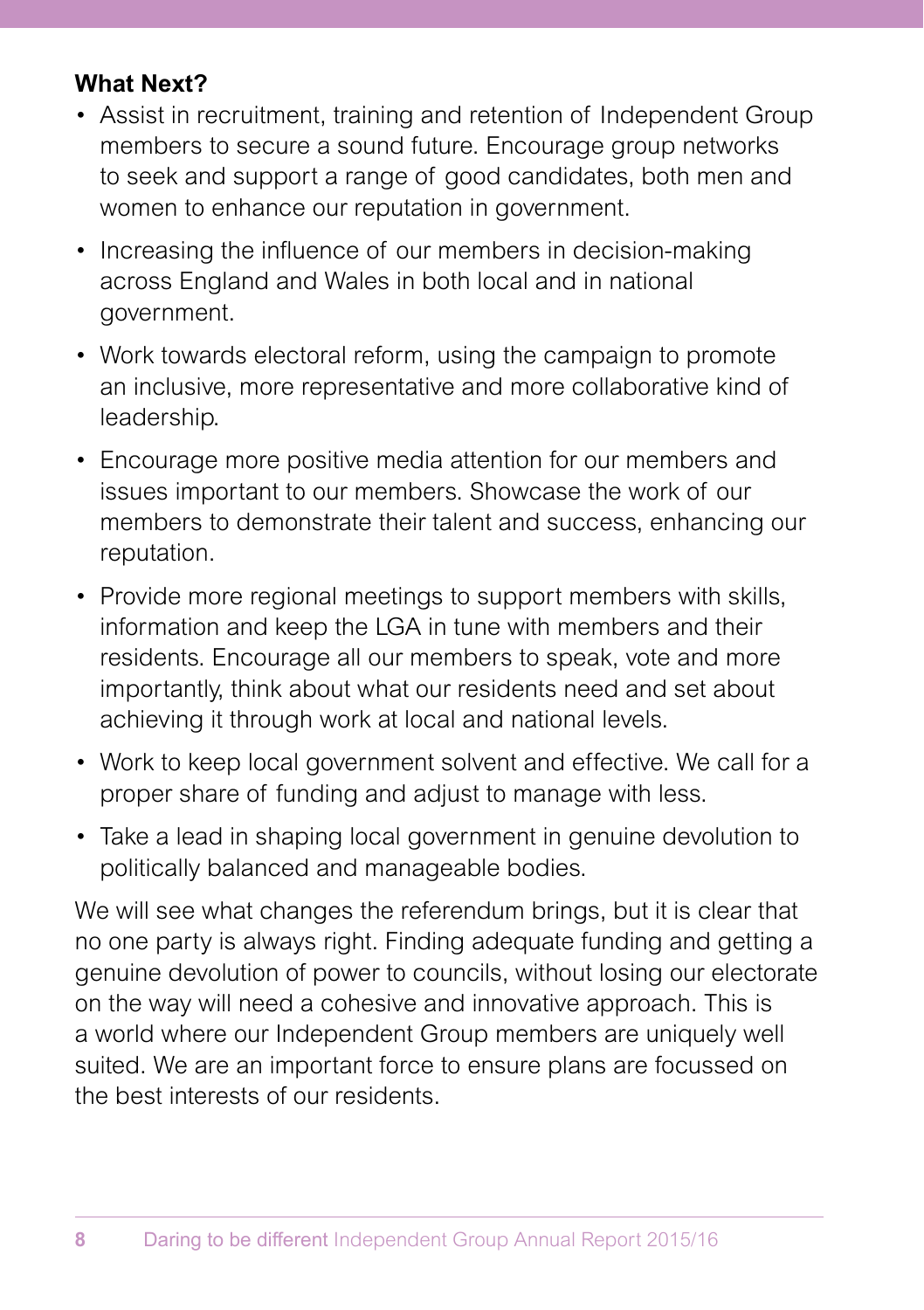### **Thanks**

Thanks to everyone who has inspired me to lead our group forward successfully. In particular, thanks to my Deputy Peter Reeve, to our Treasurer Bob Dutton and to the Independent Executive Committee, whose work has helped drive a very successful year.

Our regional peers have once again supported councillors in their areas and worked with us to deliver successful events, each tailored to local needs and aspirations.

Thank you to Mike Haines, our National Lead Peer and our regional peers, Apu Bagchi, Graham Brown and Colin Mann for their excellent service and commitment to supporting our members.

Thank you to Councillor Hugh Evans, Leader of the Independent Group and Councillor Dyfed Edwards, Leader of Plaid Cymru of the Welsh I GA

Our thanks to the Independent Group nominated LGA vice-Presidents, who have joined us at various events and spoken on our behalf within Parliament.

Thank you to the members of the Independent Group from right across England and Wales who represent us on the Programme Boards and Special Interest Groups.

In our group office, I thank Carl Cheevers, Vanessa Chagas and Noleen Rosen, for their brilliant work for the group. Carl is now moving on to be the Chief Executive of Harpenden Town Council.

Our Independent conferences, regional events and regular development days have been the rich ground for developing consensus for me and our lead members to take forward on your behalf, making sure that our voices are properly heard.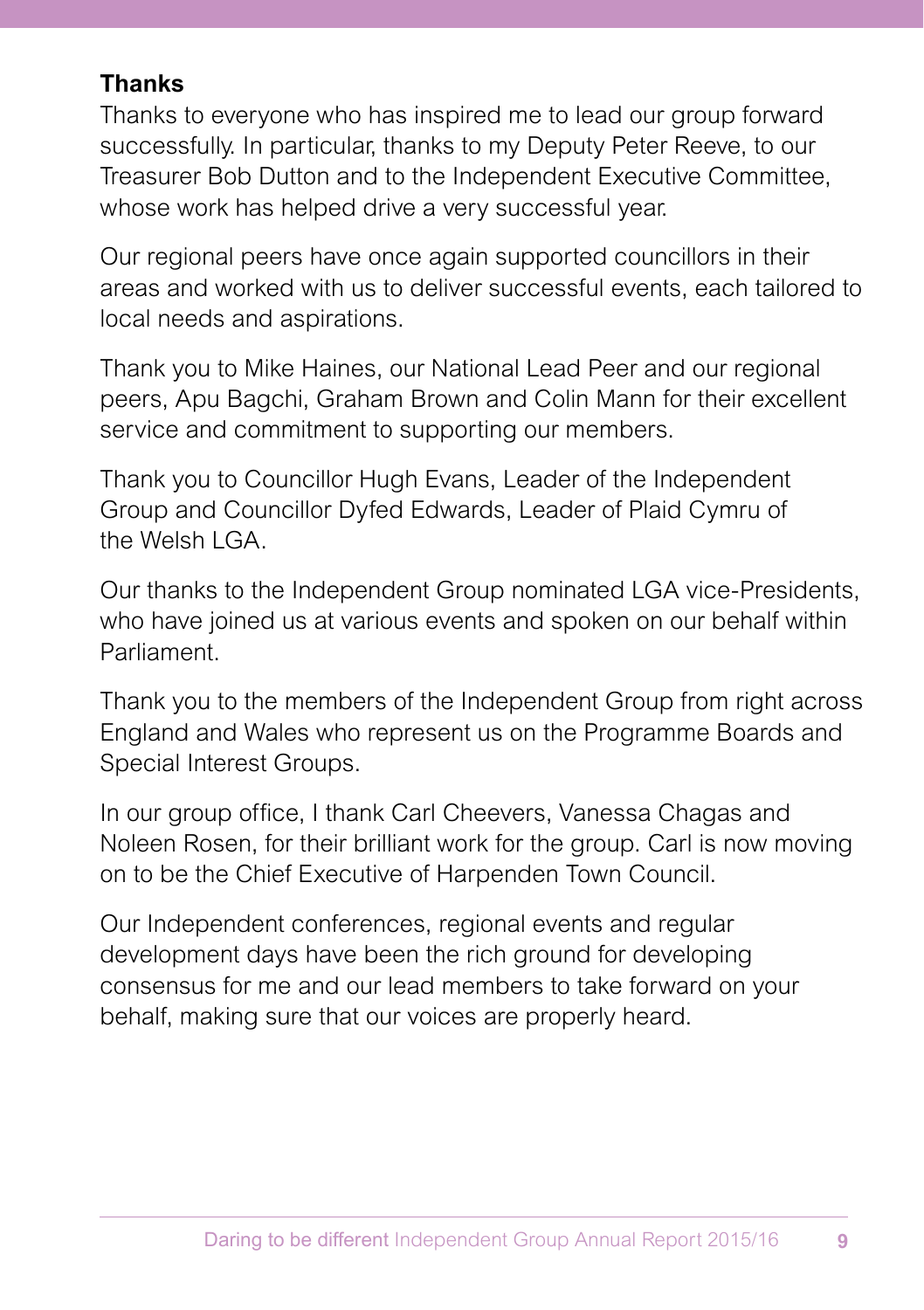### **Conclusion**

The Independent Group at the LGA extends a warm welcome to all Independent Group members. Since your council is in membership of the LGA, you have the facilities and our small staff team to support your work as a councillor and a route to directly influence national government, helping them keep their feet on the ground as they make laws that affect our residents.

I have travelled widely around the country in this past year to listen, represent your views and do my best to support and inspire our Independent Group councillors. Thank you for the warm welcome.

Thanks to each of you, members of the 2,347 strong team of elected Independent Group councillors, who have given your talent, skills and time to local government and to our residents. This work matters to each one of the millions of people our councils serve every day. We are seeing unprecedented changes in local government. The mettle and determination of our listening and effective councillors is needed now and increasingly in the future.

Good luck and best wishes in all that you do for our communities, both locally and nationally.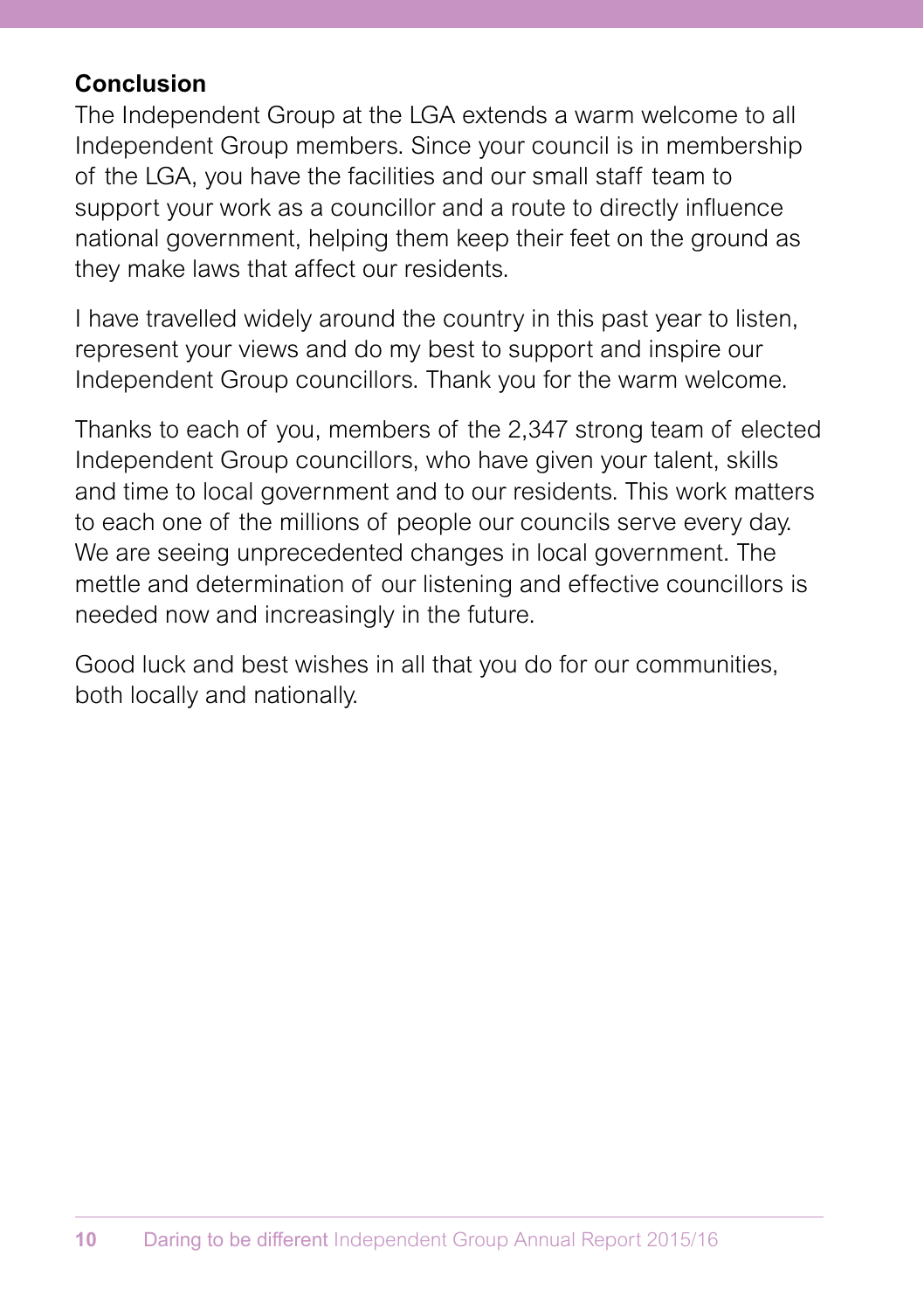

# Group budget Report 2015/16 and 2016/17

**Councillor Bob Dutton OBE** Wrexham County Borough Council LGA Independent Group Treasurer

### **2015/16 Budget report**

In the last financial year the Independent Group had a budget of £19,467 and at the end of the year had a small underspend of £1,000.

Once again we were able to ensure our small budget went far and helped to deliver many positive outcomes throughout the year. We increased the number of regional meetings held across England and Wales, helping to increase the profile of the group and making it more accessible to our members. As ever we also delivered a very successful Independent Group Conference in November which stimulated excellent debate and discussion amongst our membership.

### **2016/17 Budget**

Our activity budget for 2016/17 has been set at £19,089 which is a slight decrease on the previous year. This comes as a result of the slight reduction in our proportionality figure at the LGA despite a rise in our numbers. This budget will be used to continue our programme of regional meetings with a particular commitment to delivering sessions in the north west, north east and far south west.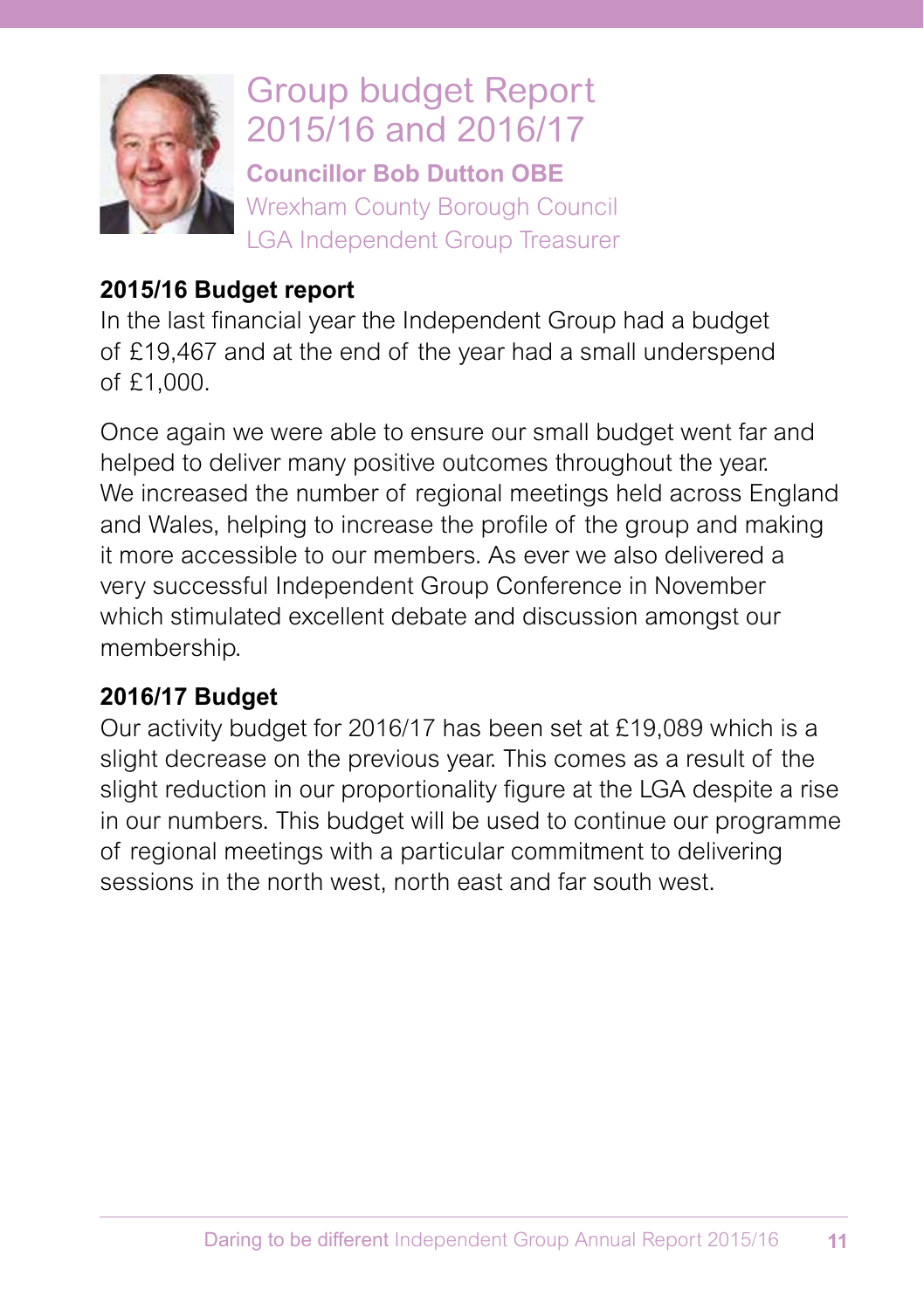

### Children and Young People **Councillor Helen Powell** Lincolnshire County Council Deputy Chair, Children and Young People Board

Councillor Paul Cullen and I have represented the Independent Group on the Children and Young People (CYP) Board for the last term. It's been very enjoyable to be able to put forward ideas and work with these very dedicated people.

We have all been extremely busy again, right up there in the frame of things. A lot of hard work has resulted in much better outcomes for local authorities. But the work is constant as it comes thick and fast.

Councillor David Simmonds' term ended, as he moved on to another equally challenging role. We welcomed one of our members into the chair, Cllr Roy Perry (Hampshire), and he got us underway immediately with pressing issues.

The board are excellently supported by our dedicated, outstanding team of officers based at the LGA. This year's focus has been on education, early years and children's services

We believe it is vital that we concentrate on the quality of education, rather than on the status of the school.

A pathway forward is being forged with schools and councils working together, benefitting from the interaction and helping each other's improvements.

A whole host of work has been done, and we have all enjoyed getting to grips with the challenges. Here are some of the agenda items we worked on:

- mandatory reporting of suspected child abuse
- educational achievement of children in care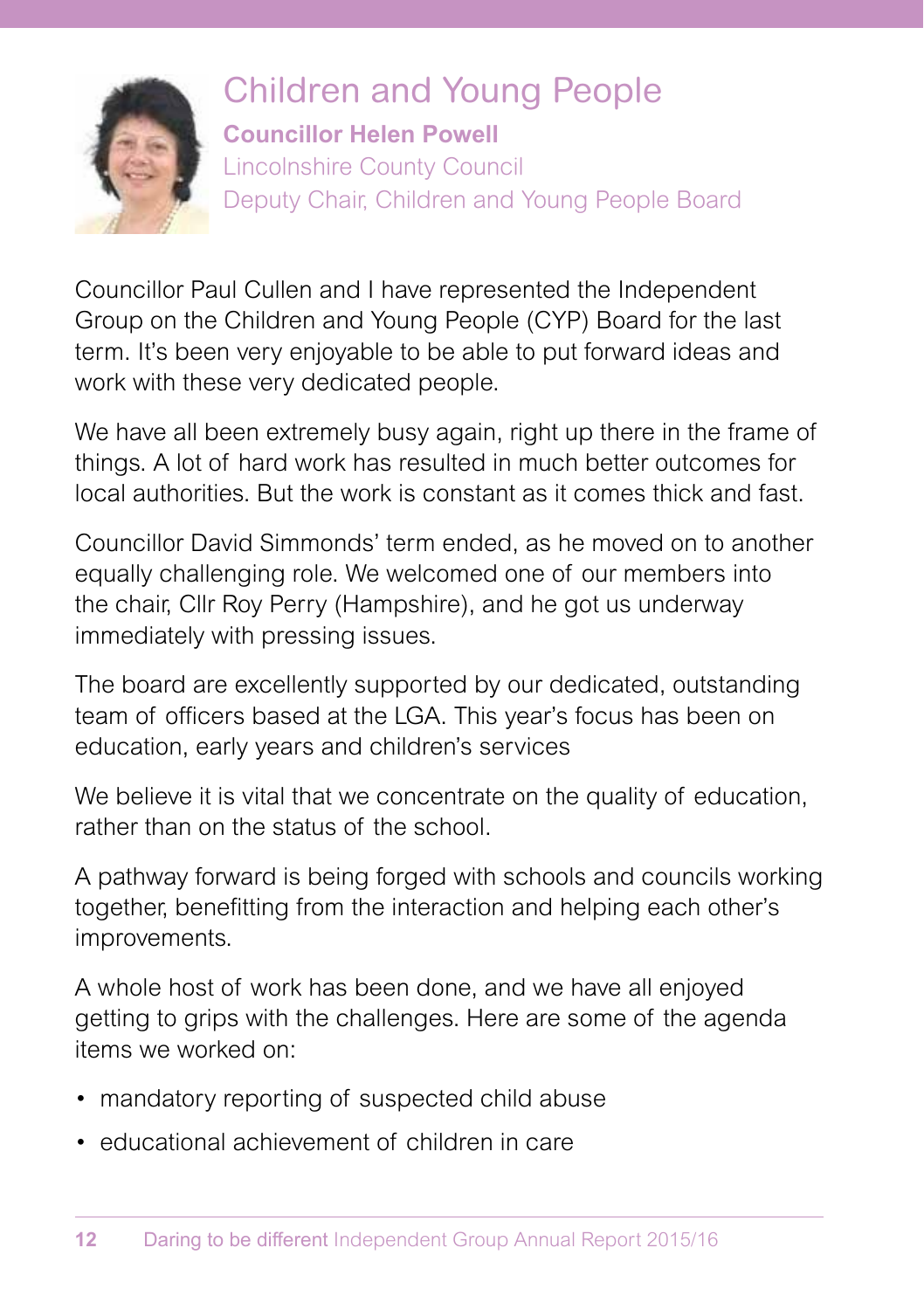- child sexual exploitation pilot scheme
- performance, accountability and multi-academy trusts
- the Youth Justice system better training for all professionals. regarding mental health issues in young people
- introduction of a national funding formula for schools
- unaccompanied refugee children
- Ofsted.

The Ofsted work has been of particular interest. The new chair David Hoare came to make a presentation and take questions. Realising down-grading schools is counterproductive, they are actively working as their champions, using their wealth of best practice and over 23 years of information on schools to encourage and supportand promoting peer support with other schools. Three areas they want to improve are numeracy, literacy and early years provision (0-5).

Recently we have seen the release of the 'Educational Excellence Everywhere' White Paper. We have had deep discussions on this with many concerns being raised by local authorities. We produced a very effective LGA response which was taken to Rt Hon Nicky Morgan MP.

The board's work again has been pivotal in raising important issues from councils, getting them debated, finding solutions, and exploring the options before taking them to the relevant MPs.

There have been roundtable meetings, conferences, conference calls and four board meetings.

We are extremely indebted to our great team of highly trained officers based at the LGA in London, who work tirelessly for all the children and young people in England and Wales through local authorities.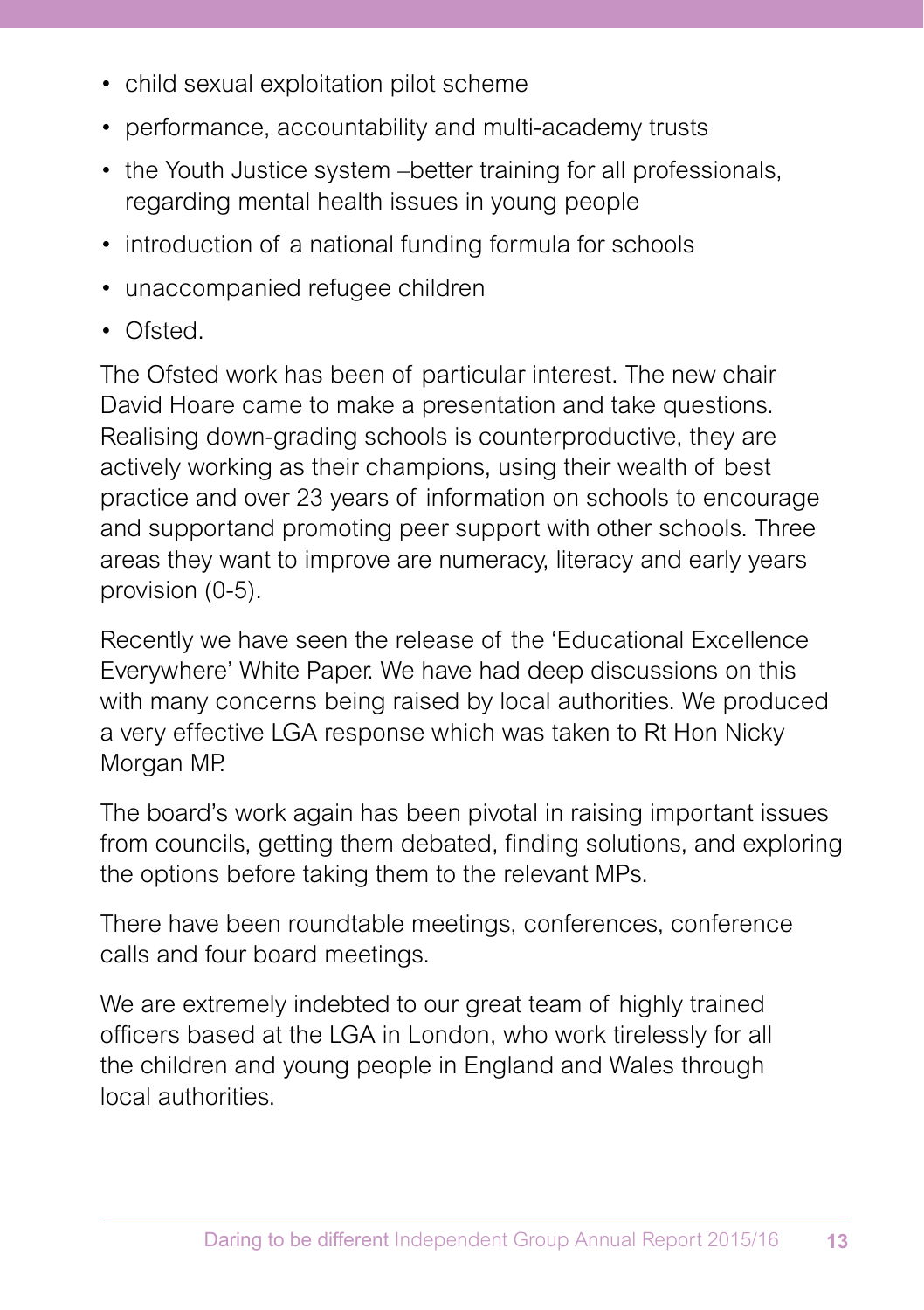

Community Wellbeing **Councillor Gillian Ford** London Borough of Havering Deputy Chair, Community Wellbeing Board

This year has been a learning curve for the members of the Community Wellbeing Board as we have been one of two pilots trialling a portfolio model of working, splitting into four portfolio areas with a lead member leading on each; Future Vision of Health and Care Systems, Funding and Support for Adult Social Care, Health and Wellbeing, and People.

Over the last year I have been leading on the People Policy Group with agreed priorities of: autism and learning disabilities, mental health especially children's, housing and health/social care, dementia, older people/ageing, end of life care, personalisation and carers. We have the largest number of outside body appointments and I have attended a number of boards including those on dementia, children's mental health, learning disabilities and autism.

In February, I chaired the Ageing Population event with Lord Filkin as keynote speaker. We captured case studies on the challenges and successes through roundtable discussions, which are currently being developed into a report on good practice.

In March I chaired a successful first joint Public Health England (PHE) and LGA Mental Health Conference, which focused on the wider universal services, with Rt Hon Norman Lamb MP as guest speaker.

I have been involved with the agreement and launch of the PM's 2020 Dementia Challenge Implementation Plan and post-diagnosis support pledge. I am now working with our partners to look at delivering the implementation plan. The portfolio group has been successful in influencing documents and have agreed and signed the Think Local Act Personal Memorandum of Understanding.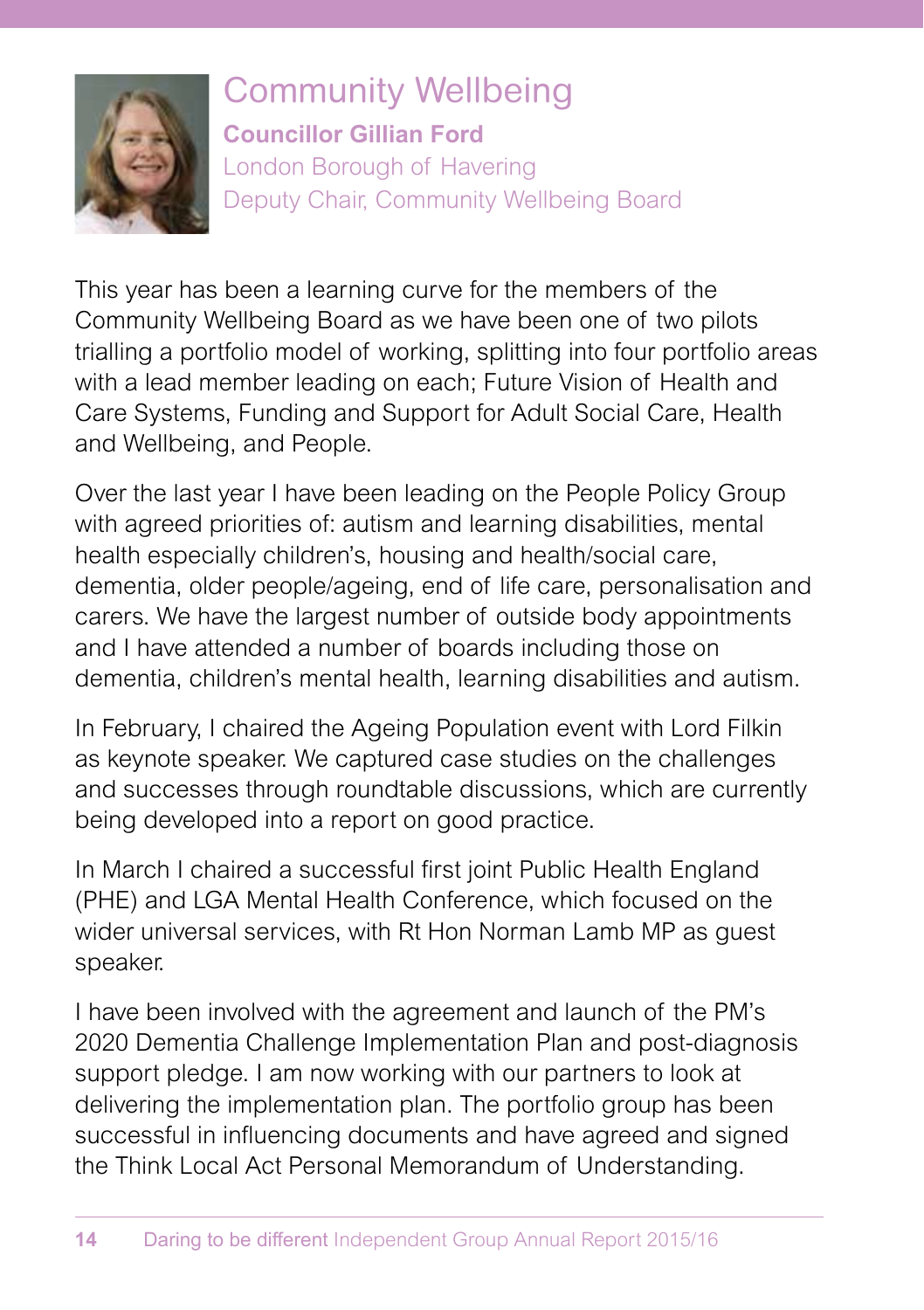We have undertaken a number of lobbying processes including funding to clinical commissioning groups (CCGs) s on children's mental health as the Government committed additional funding to support mental health services for children, allocating the funds to CCGs. This has however been problematic for some authorities, who have not been advised on how the CCGs are spending the funding. Another lobbying success resulted in councils disregarding the War Disablement Pension in the contribution to care costs, with the Ministry of Defence funding council's to do so.

A number of articles have been published in First magazine including mental health, armed forces and child and adolescent mental health services (CAMHS). We have agreed the publication of autism case studies, responded to a consultation by the National Audit Office on personalised budgets and made a number of representations including to the LGA Housing Commission.

We continue to be invited to APPGs and I have spoken on behalf of the LGA on various topics including housing, health and older people.

We are currently lobbying on the Local Housing Allowance cap and supported accommodation. Working with the National Housing Federation we are concerned the cap may not cover the total costs of supported accommodation, which has led to uncertainty in the market and stalled new developments. We will be undertaking a review of the Armed Forces Community Covenant and are working with PHE on the Mental Health Prevention Concordat and toolkit for councils on mental health and Joint Strategic Needs Assessments. There will be an autism event in June alongside a publication on good design for autism and a guide for councils on autism.

Future work includes development of a CAMHS campaign, a good practice guide on end-of-life care, an evaluation of costs and identification of good practice in children to adult learning disability services and a response to the Department of Health Carers Strategy.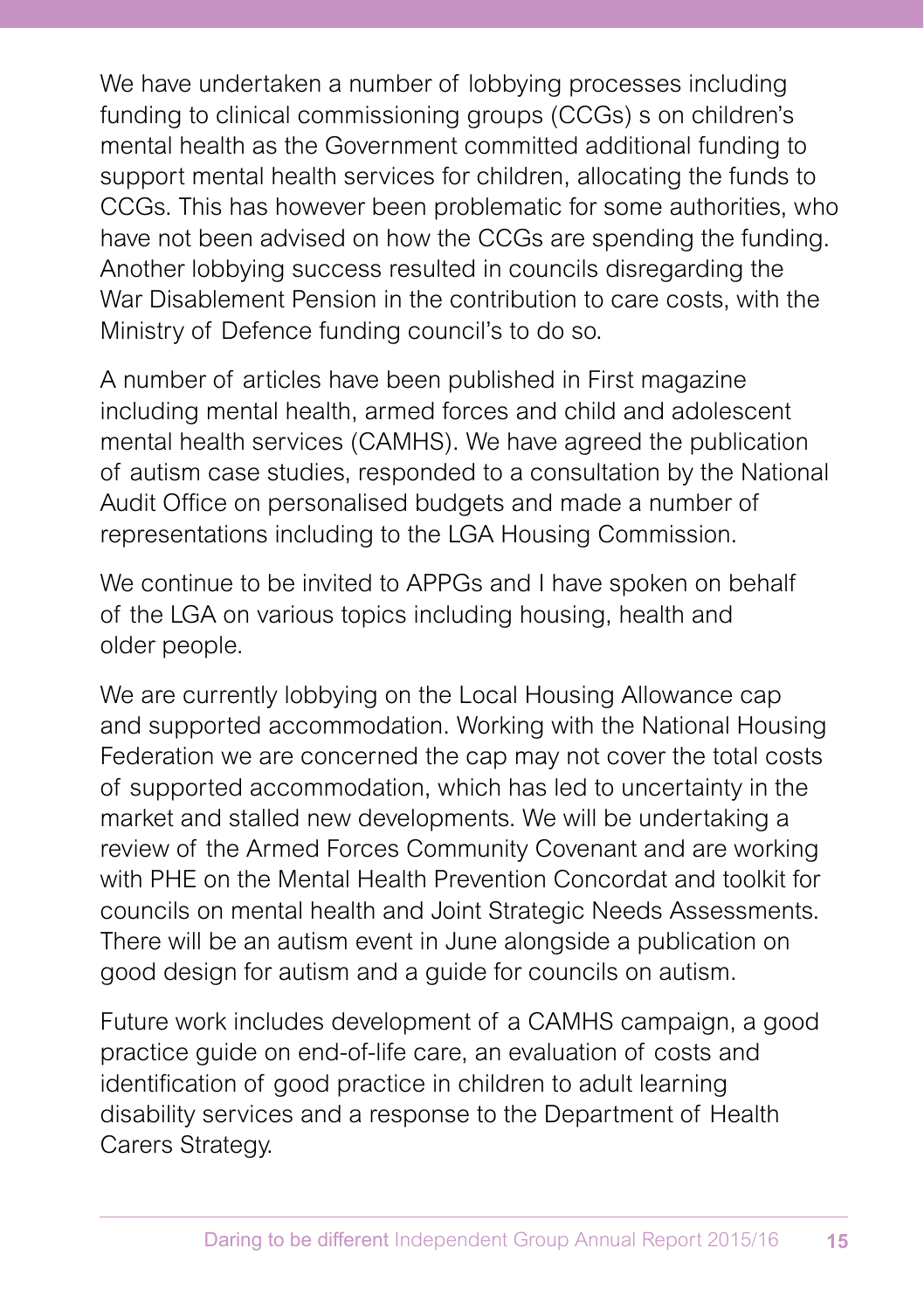

Culture, Tourism and Sport **Councillor Ian Stephens**  Isle of Wight Council Chair, Culture, Tourism and Sport Board

This year has been an extremely busy year with 2015 being the 800th anniversary of the signing of the Magna Carta, and throughout England there were many events, which the LGA Culture, Tourism and Sport (CTS) Board supported. 2016 sees the 400th Anniversary of the death of Shakespeare with more events to support.

I was involved in round table discussions with a number of ministers and had input which helped to shape the first Culture White Paper for 50 years, and feel that this also assisted in the status quo for funding of the Arts in the Spending Review. This saw a 'flat lining' of funding in the areas of culture tourism and sport, and speaking with the Minister allowed me to ensure that councils are fully engaged and involved.

I met with the Sports Minister, Tracey Crouch MP and discussed the new Sports Strategy which has taken a more holistic view on family activity. Ongoing meetings with Sport England brought a greater understanding from both sides with pressures to create and provide under difficult financial constraints. The LGA response supported a more proportionate approach to National Portfolio funding, with additional funding streams to museums and libraries and a more place based approach to funding, which is in line with the devolution agenda.

The Joint LGA/ Department for Culture, Media & Sport Leadership for Libraries Taskforce has continued into a second year and has now been granted funded to see it through this term of Parliament. When we meet there is occasional tension, however this is the role of the board, assisting with policy and also challenging. Such as the period prior's Ambition for Libraries, the outcome will determine how central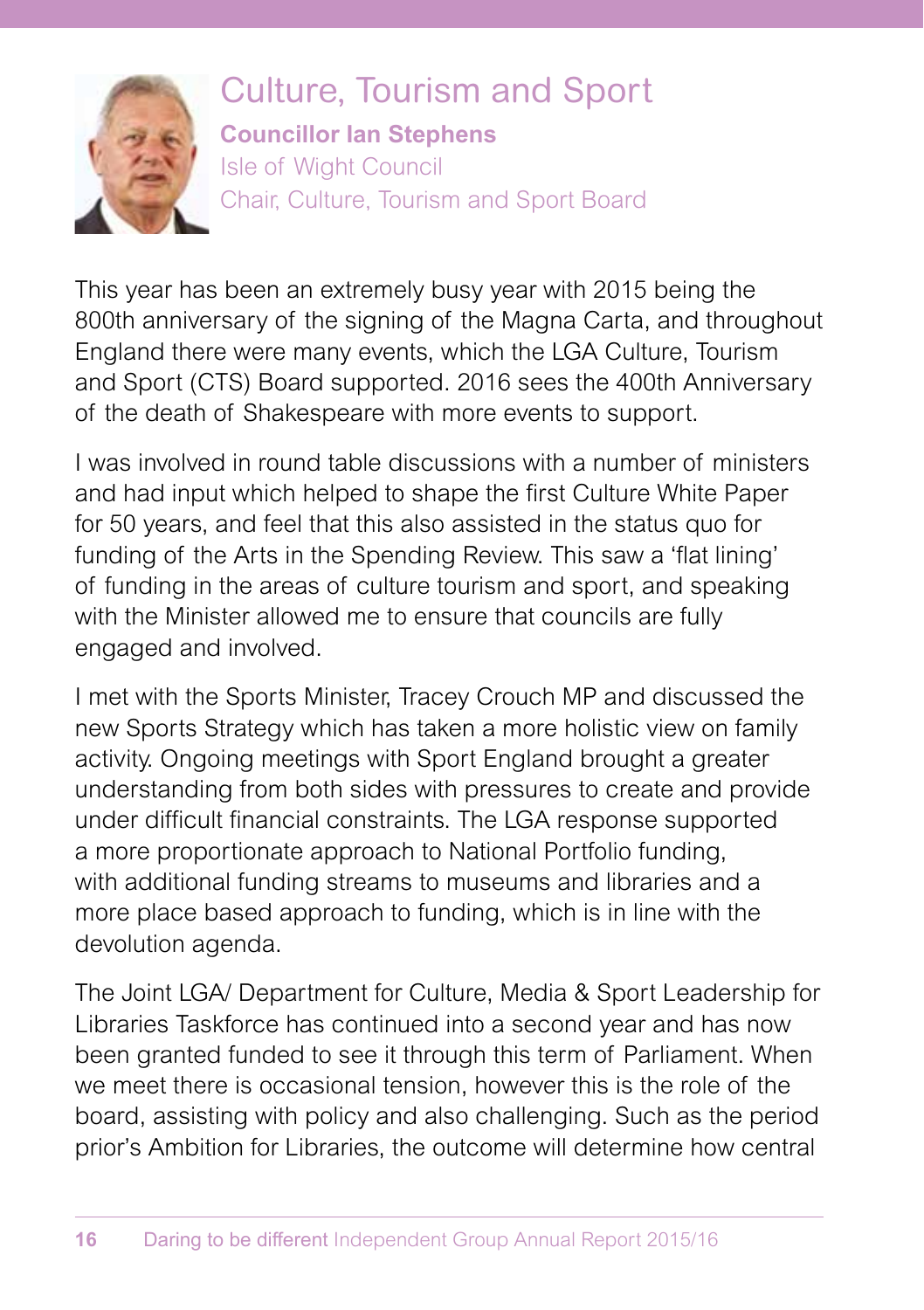and local government can support libraries. We maintain that there is never a 'one fits all' solution for libraries, a view which we have taken to the table every time.

Central government has decided that Visit Britain should be an active force for the industry throughout the UK with an emphasis on the 'bigger picture'. I believe that it is important for local government to have a strong voice in the new national arrangements and therefore I met with Visit Britain's Director of Strategy and Communications to emphasise the importance of local areas having the flexibility to allocate the £40 million Discover England Fund in line with local priorities and allied to devolution deals where this makes sense.

Arts Council England (ACE) is formulating a new grant funding stream arrangement post 2018. I was pleased to respond to ACE's consultation on these funding arrangements. The LGA response supported a more proportionate approach to National Portfolio funding, opening up more funding streams to museums and libraries and a more place based approach to funding, which is in line with the devolution agenda.

I recently chaired the Cultural Commissioning Programme National Learning Seminar at which Kent County Council and Gloucestershire Clinical Commissioning Group shared how they have embedded culture in commissioning opportunities. I was also very touched by the reading group's presentation, which showed the value of libraries, culture and interaction to bring people back into our society.

The LGA and Sport England Leadership Essentials programme continues and I endeavour to attend both these and those of culture when possible. These events provide so much opportunity for lead members to gain information and network. The board has supported nine portfolio holders to lead transformational change of sport and leisure services, improve partnership working with health and strengthen their offer to commissioners.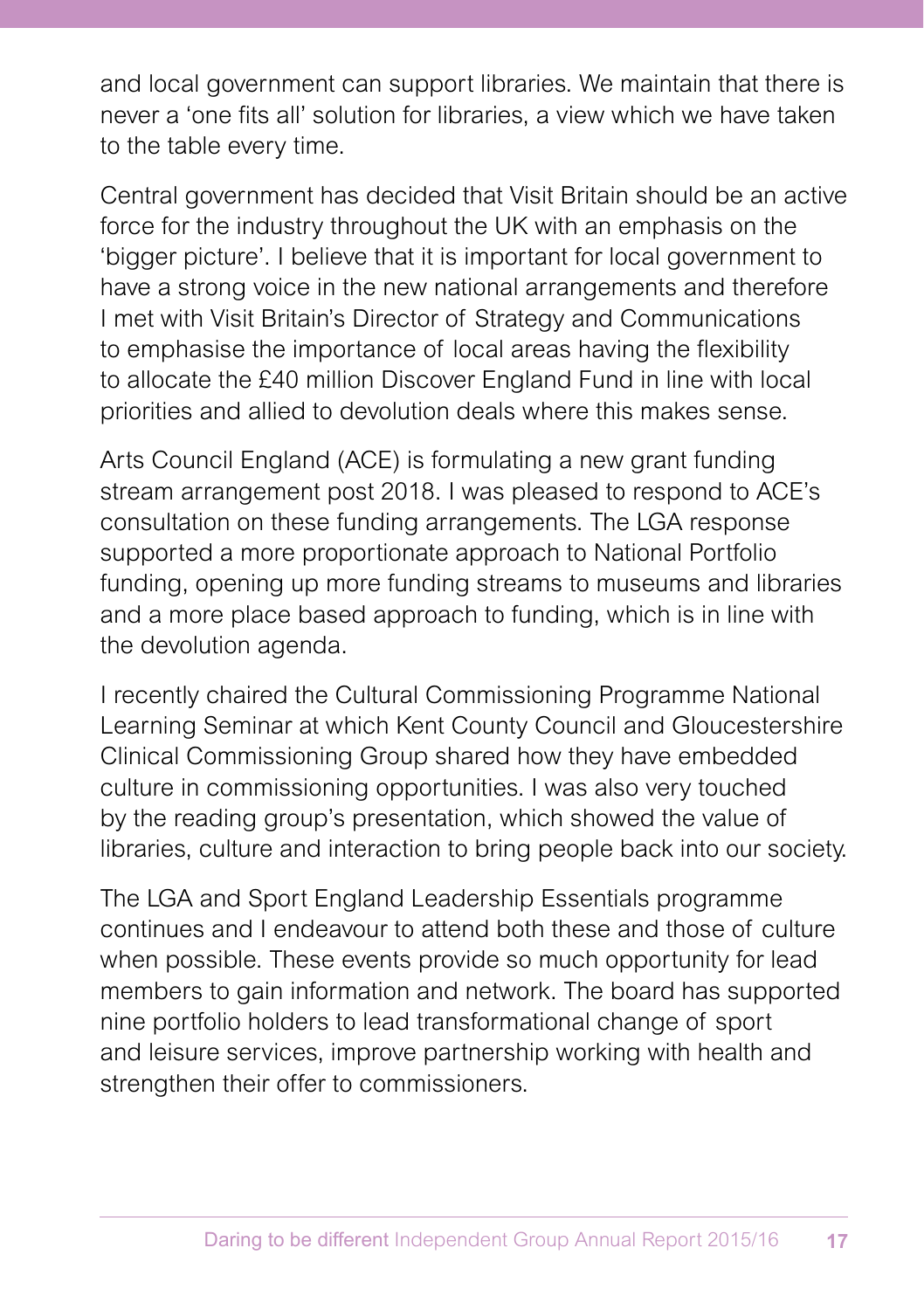

## Improvement and Innovation

**Councillor Shirley Pannell**

North Kesteven District Council Deputy Chair, Improvement and Innovation Board

It has been a year of change on my board. There has been a change in Chairman, with Cllr David Simmonds taking over from Cllr Peter Fleming, and a new deputy chair. There have also been proposed changes to board work, with a new set of priorities, more portfolio holders, and the introduction of regional ambassadors.

I have remained the lead member for productivity, and continued to work with the productivity team. On a podcast, I introduced the scheme whereby councils can apply for financial help in order to bring in experts in a particular field connected to productivity. I recently visited Derby City Council's regeneration team, a visit I arranged myself, to see how the council is tackling the loss of government funding. I was very impressed to see what their team are doing to offset this loss by attracting income through house building, small businesses, and European funding, to name a few.

It has been a somewhat different year for me on my board, but I have been involved with the areas of work covered, and I have contributed wherever I can on behalf of the Independent Group. I intervened when it appeared the portfolio and ambassador positions were not being fairly spread.

Part of my role has been to continue to look at councils who are experiencing difficulties, whether it be financial, behavioural, or due to failing Ofsted reports. Where councils are involved who have Independent control, or a high number of Independent councillors, I elaborate our peers' involvement.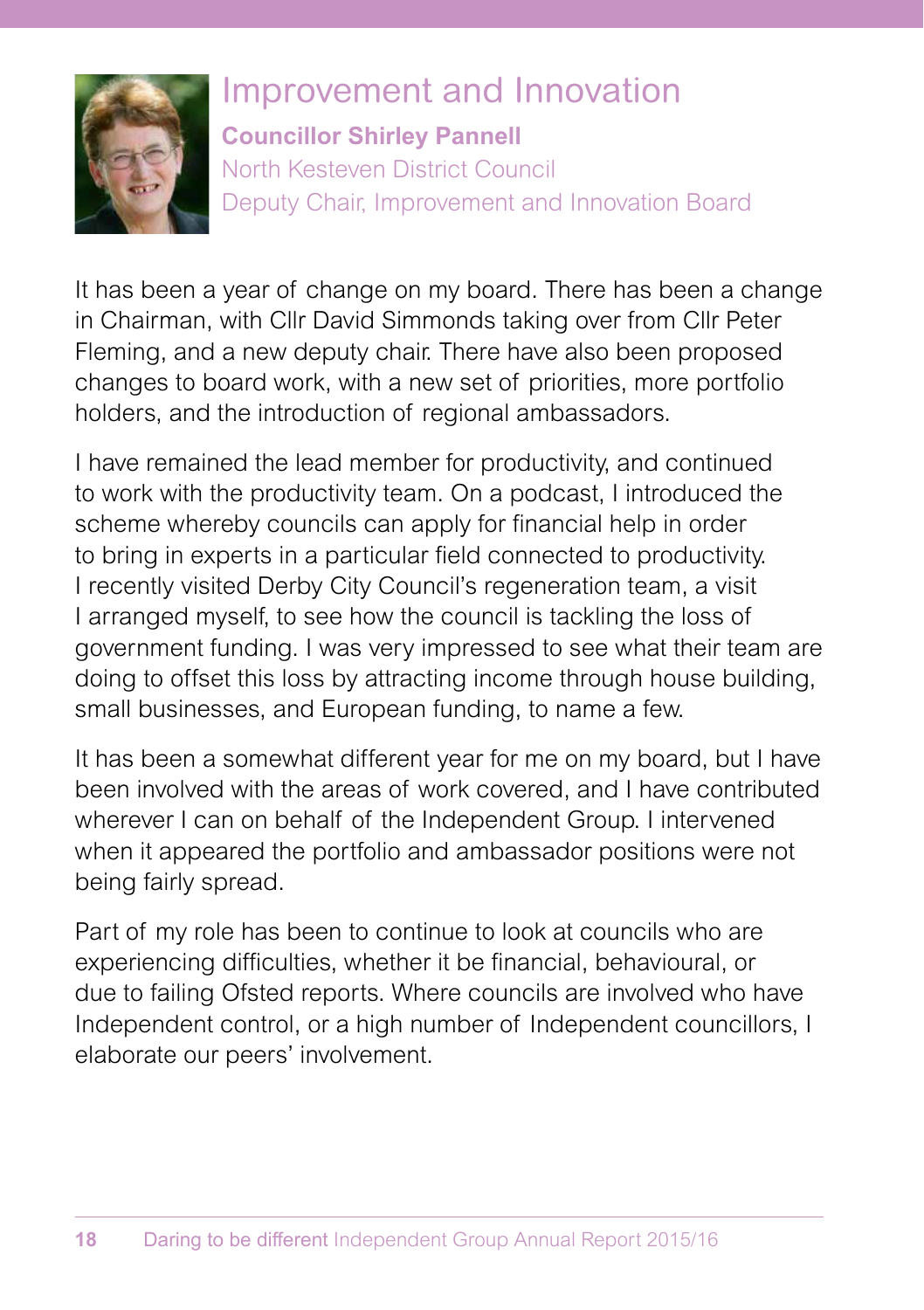#### **Solace national graduate development programme**

In April this year, I went to Warwick University at the invitation of Solace. I was joined by the Chairman and Deputy Chairmen of my board. The graduates were all viewed as the chief executives of the future. Ours was the second day of the programme, and involved us telling the graduates about ourselves, and how we became councillors. There were also workshops, where we discussed within our groups the relationship between councillors and officers. They were definitely interested about my being an Independent councillor, and hopefully they came away knowing we are not at all odd, and are just as knowledgeable as political groups. One interesting aspect of the day was that I found out more about my fellow board members than before and enjoyed conversations with them

#### **Peer mentor refreshment**

The refresher day, together with new peer accreditation, was very interesting, and it was an opportunity to meet with LGA colleagues, and listen to how peer work is distributed. The afternoon sessions, with small groups carrying out an exercise, was interesting and challenging. Although our group do not get enough peer work, it is very important that we have refreshers like this, and some new peers were accredited, which gives us more scope.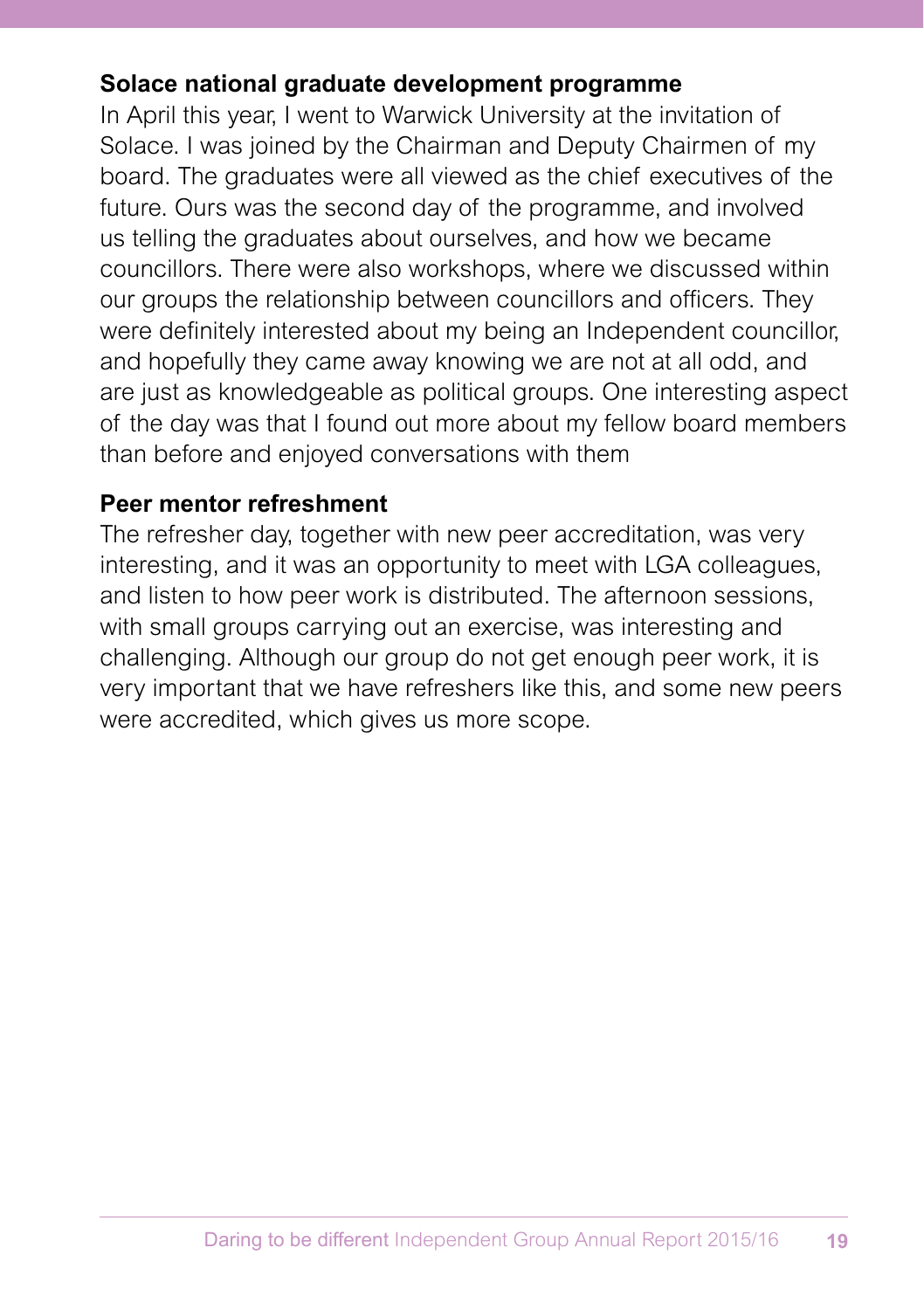

# Environment, Economy, Housing and Transport (EEHT)

**Councillor Julian German** Cornwall Council, Deputy Chair, Environment, Economy, Housing and Transport Board

The Environment, Economy, Housing and Transport Board provides strategic oversight of the LGA's policy, regulatory and improvement activity in relation to the economy and environment, including transport, employment and skills, economic development and business support, housing, planning, waste and climate change, in line with the LGA priorities and any specific regulatory and LGA European lobbying priorities as they relate to this activity.

Councillor John Northcott was Independent Group lead and Deputy Chair of the EEHT Board from September 2014 until December 2015 when he stepped down due to ill health. Cllr Northcott sadly passed away in March 2016 and is greatly missed by colleagues both at the LGA and at Mole Valley District Council.

The Housing and Planning Bill has been a focus of work for the board. We have also considered a wide range of issues ranging from EU circular economy proposals and meeting EU recycling targets, maintaining momentum on local growth, air quality and have discussed the National Infrastructure Commission with its Chair, Lord Adonis.

Housing: Neal Hudson, Executive Director of Research at Savills, addressed members on research the board had commissioned on the impacts of housing reforms on housing supply and tenure of stock.

Through LGA leadership of the debate on the Housing Bill we have the opportunity to ensure that a much bigger agenda about place shaping is developed, focusing on issues such as skills, welfare reform, community safety and an aging population that are vital parts of delivering our housing ambition. We should draw on existing work such as Hidden Talents which showed that empowered local government can deliver the local construction skills needed to be able to build the number of new houses required.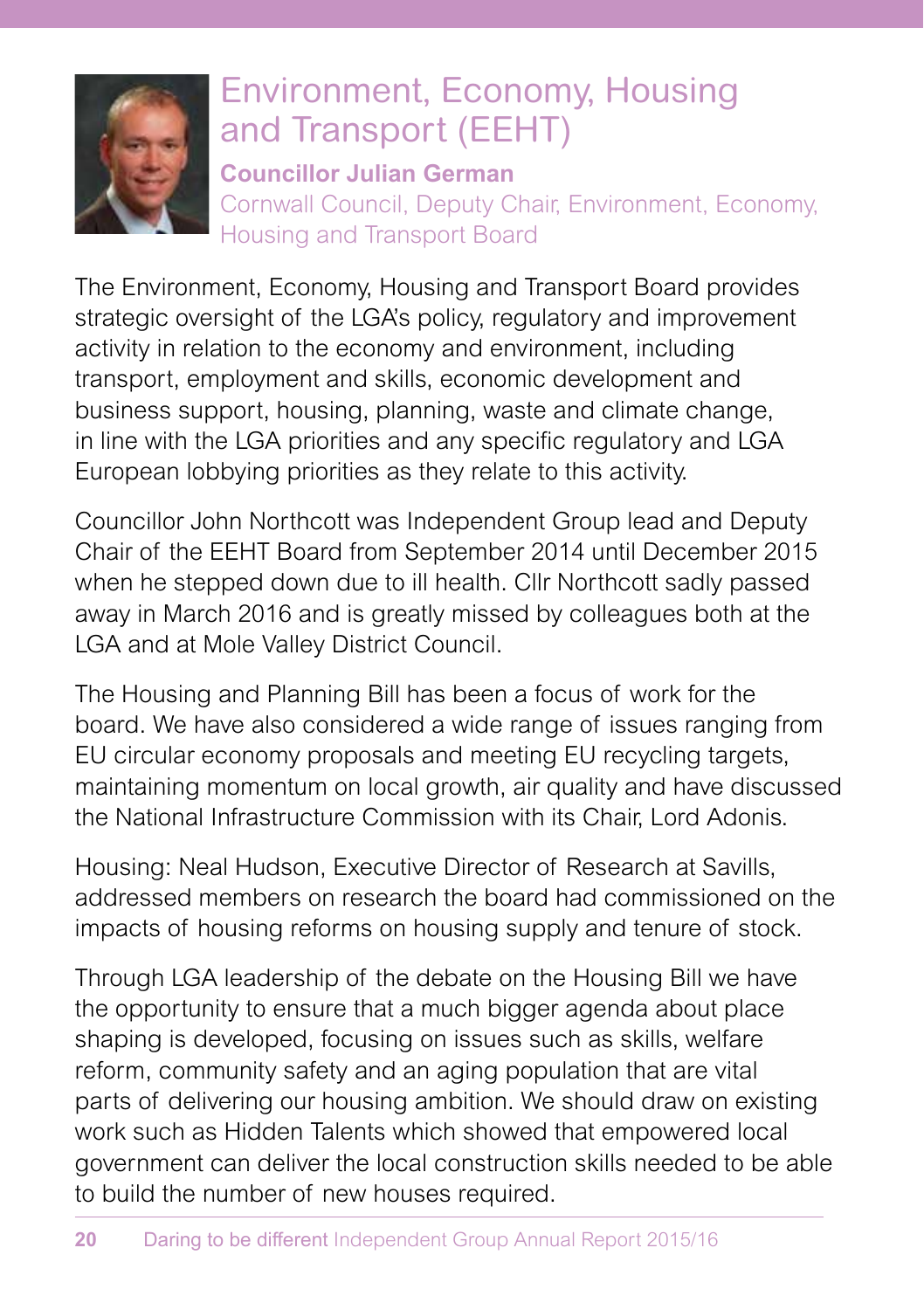Circular Economy: Members have discussed the proposals with MEPs, UK government representatives, the Commission official leading the work on the proposals and the CBI team in Brussels. Meetings had also taken place with a former Department for Environment, Food & Rural Affairs (Defra) Minister and Defra officials. Following these meetings LGA policy position papers on the EU Circular Economy and meeting EU recycling targets have been produced. The board highlighted that there had been a 78 percent reduction in waste to landfill (per household) since 2002/03, which would have been impossible without investment from local authorities.

National Infrastructure Commission: The LGA has welcomed its creation and the potential it has to provide an independent and long-term, 10-30-years, articulation of the country's strategic infrastructure. In particular, councils welcome that for the first time there will be an evidence-based assessment and recommendations which will inform public debate and that government decisions and investment will be supported by greater consensus than there has been to date. The Commission should help improve the long-term competitiveness of UK Plc. The Government intends to provide the Commission with a broad mandate to examine all sectors of economic infrastructure including transport, energy, water and sewage, waste, flood defences, and digital communications. It will also be required to assess the effects of options on other parts of the infrastructure system. This is welcome given the vital role of councils in helping to meet the local and sub-regional infrastructure needs of people and businesses in their areas.

As a board member, I presented at the Westminster briefing on local bus services and Chaired the workshop on housing and planning at the Independent Group Conference November. As a lead member I have regularly contributed to LGA position papers.

I would like to thank colleagues for their involvement with the board and the Independent Group for giving me the opportunity of stepping up into the Deputy Chair role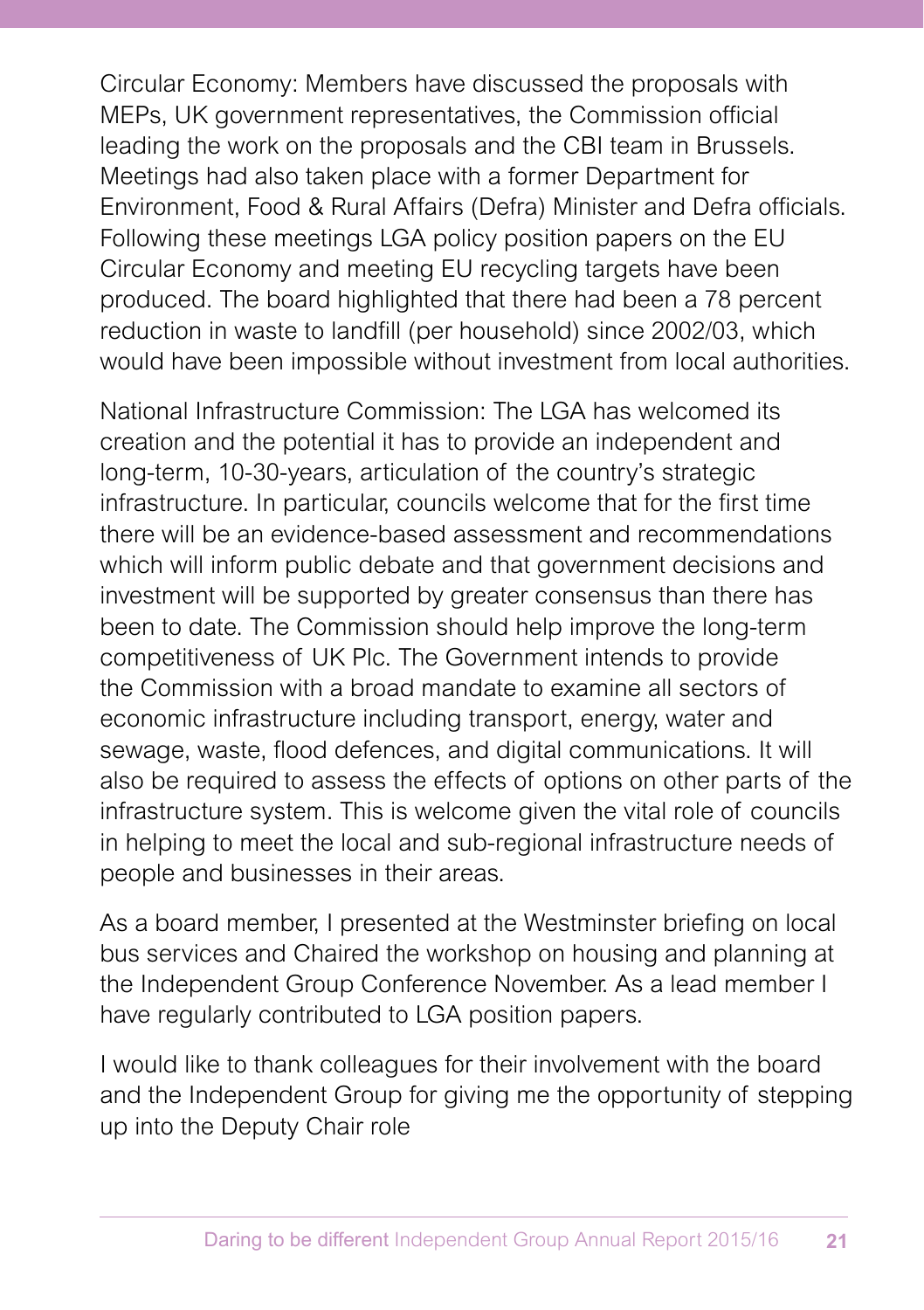

Resources **Councillor Clarence Barrett** London Borough of Havering Deputy Chair, Resources Board

Over the last year, the Resources Board, along with the Community Wellbeing Board, piloted the new ways of working initiative by adopting a portfolio model of operation. This focused less on the formal 'Board' type meetings and more on interactive, virtual based communications.

The Resources Portfolio was divided into four policy groupings; Local Government Finance; Strategic Finance and Infrastructure, Welfare Reform, and Workforce. Each of the four lead members took on responsibility for a specific policy group, myself being workforce. There was a great deal of activity across the Portfolio over the year and below are just some of the highlights:

Local Government Finance – LGA lobbying on the final 2016/17 settlement resulted in new money of £416 million, including £90.5 million in Rural Services Delivery Grant. However, New Homes Bonus is set to reduce by £800 million in order to increase the Better Care Fund. Business Rates appeals took a fresh turn as a number of NHS Trusts applied for charitable status thereby reducing their liability, and in turn their payments to local authorities. However, counsel advice has been obtained by the LGA to deal with the applications.

Pensions – with all 89 local government Pension Funds being consolidated into eight separate pools, worth some £230 billion in total, the focus has been around governance and operational arrangements, developing a National Infrastructure Platform for investment and projected savings through reduced fund manager fees.

Skills and Apprenticeships – Cllr Linda Van den Hende was appointed LGA Champion for Skills and has been doing a great job. Linda spoke at a Public Health Conference in February, is conducting a council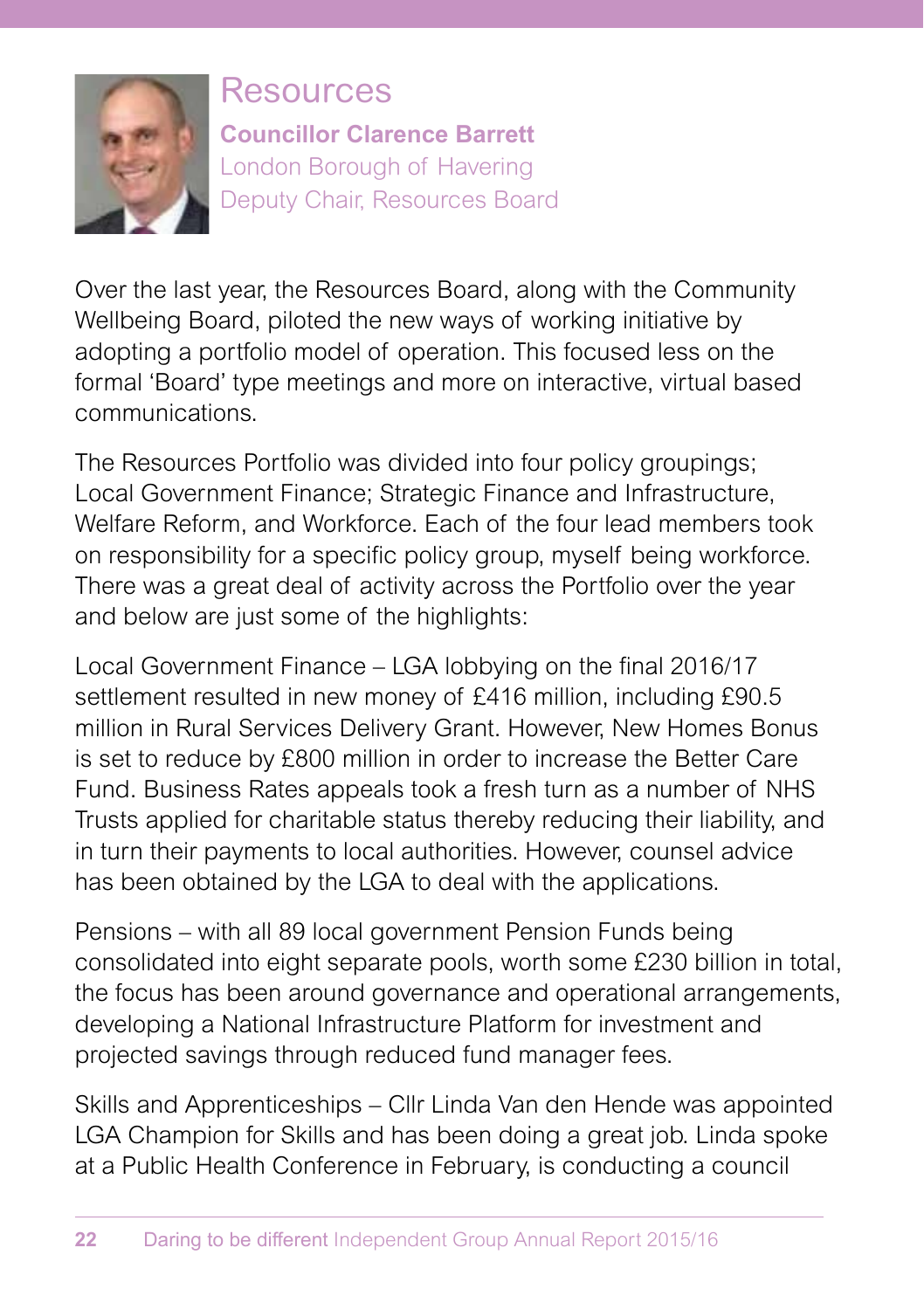wide consultation on skills needs and gaps and recently took part in a podcast focusing on workforce issues.

Integration of health and social care workforce – a resource was developed entitled 'return to social work', aimed at linking registered social workers who are not practicing with current vacancies. Funding was also established to support the development of an apprenticeship route for family support workers in partnership with the Association of Directors of Children's Services (ADCS).

Government consultations – there were numerous consultations over the course of the year where Independent member input helped shape the final submissions, for example; efficient council tax collection, 2016 Budget Settlement, Trade Union Bill, public sector exit payments, New Homes Bonus and the Independent Living Fund grant.

Other areas of interest taken up by the portfolio included employment law, the National Living Wage, Independent Review of the Community Infrastructure Levy, New Homes Bonus, capital financing, European funding and local government pay.

I have tried to keep the Independent Resources 'Think Tank' group updated on the work of the Resources Portfolio as well as specific workforce issues. It would be good to expand the membership of our 'Think Tank', particularly as there are such significant developments ahead of us.

I am also the Independent Group representative on the LGA Business Rates Retention Task and Finish Group. This is one of the most significant changes in local government finance for many years and it is vital that we, along with the Government, establish a system that is fit for purpose. This should reflect the true cost of services, provide a sensible method of supporting councils where business rate growth is very limited and undertake a review of the current schedule of exemptions and flexibilities, so that it equips local government with the right tools to encourage growth, jobs and the economy while providing vital services aligned to public health and social care.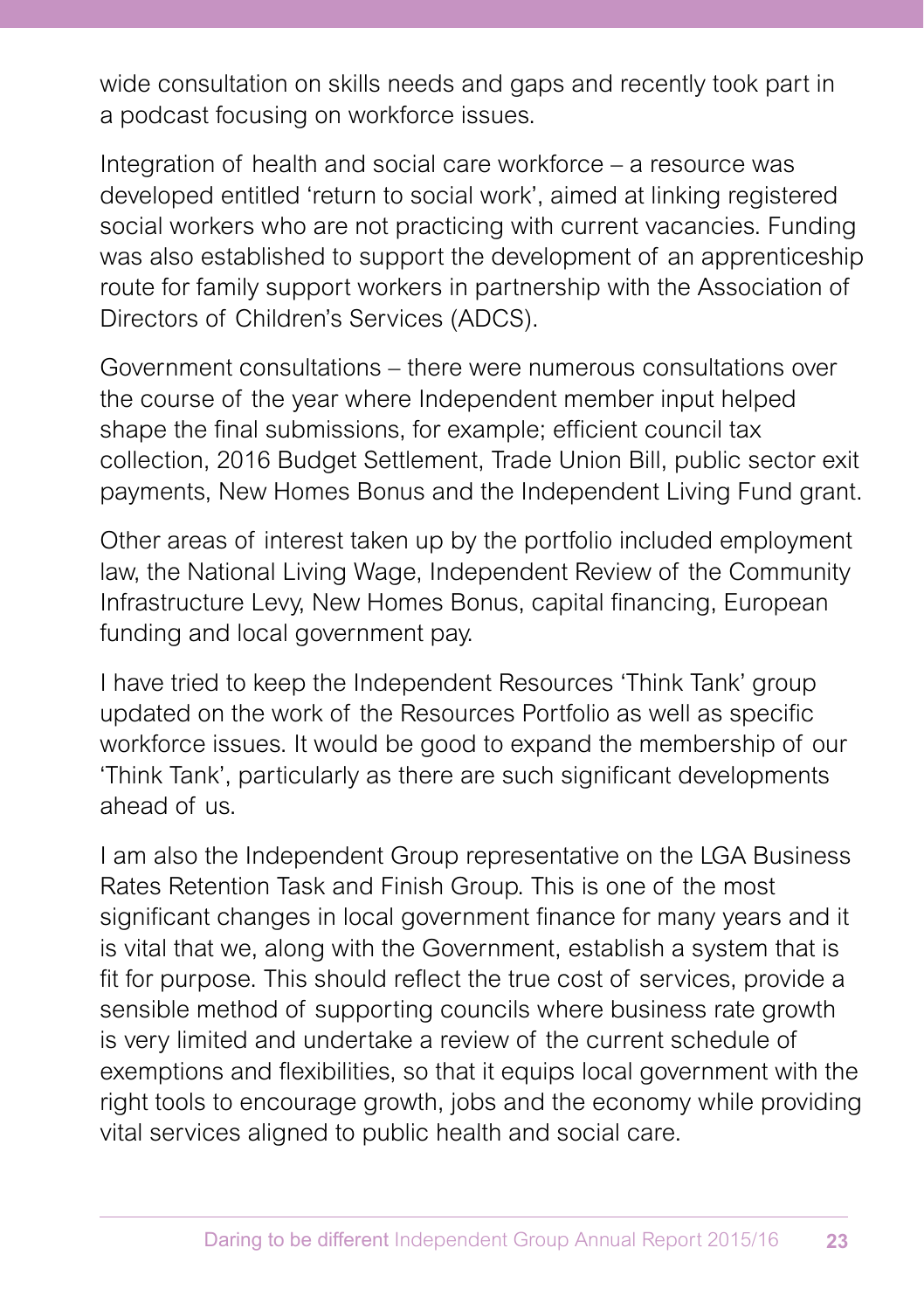

# Safer and Stronger Communities

**Councillor Phillip C Evans**

Conwy County Borough Council Deputy Chair, Safer and Stronger Communities Board

This was my third year as a deputy chair and I attended all the board meetings, except one, and all of the lead members' meetings. It has been interesting to work with a broad cross-section of councillors from a wide geographical area. The board began the year with the appointment of two new lead members from the Conservative and Labour parties. The board is now chaired by Cllr Simon Blackburn (Lab), Leader of Blackpool Council.

The main work of the Safer and Stronger Communities Board (SSCB) is commenting on and trying to influence legislation as it passes through its various stages. It has been rewarding to see we have had positive outcomes in many instances all of which will be of benefit to local government.

At its September 2015 meeting, the board agreed upon six overarching themes to form its work programme for 2015/2016. These were: regulation; blue light services collaboration; public protection; policing and community safety; Prevent, counter extremism, community cohesion; crematoria and coroners' service.

As the latter topic has not been raised previously, unlike the others, it may be useful to highlight some of the areas which councillors may find of interest:

- Declining availability of land for traditional burials.
- An increase in private cremation provision has in some areas has added pressure to councils' ability to cover costs as well as maintain, and invest in, facilities.
- The interaction between the health and care systems with coroners can create delays in issuing death certificates.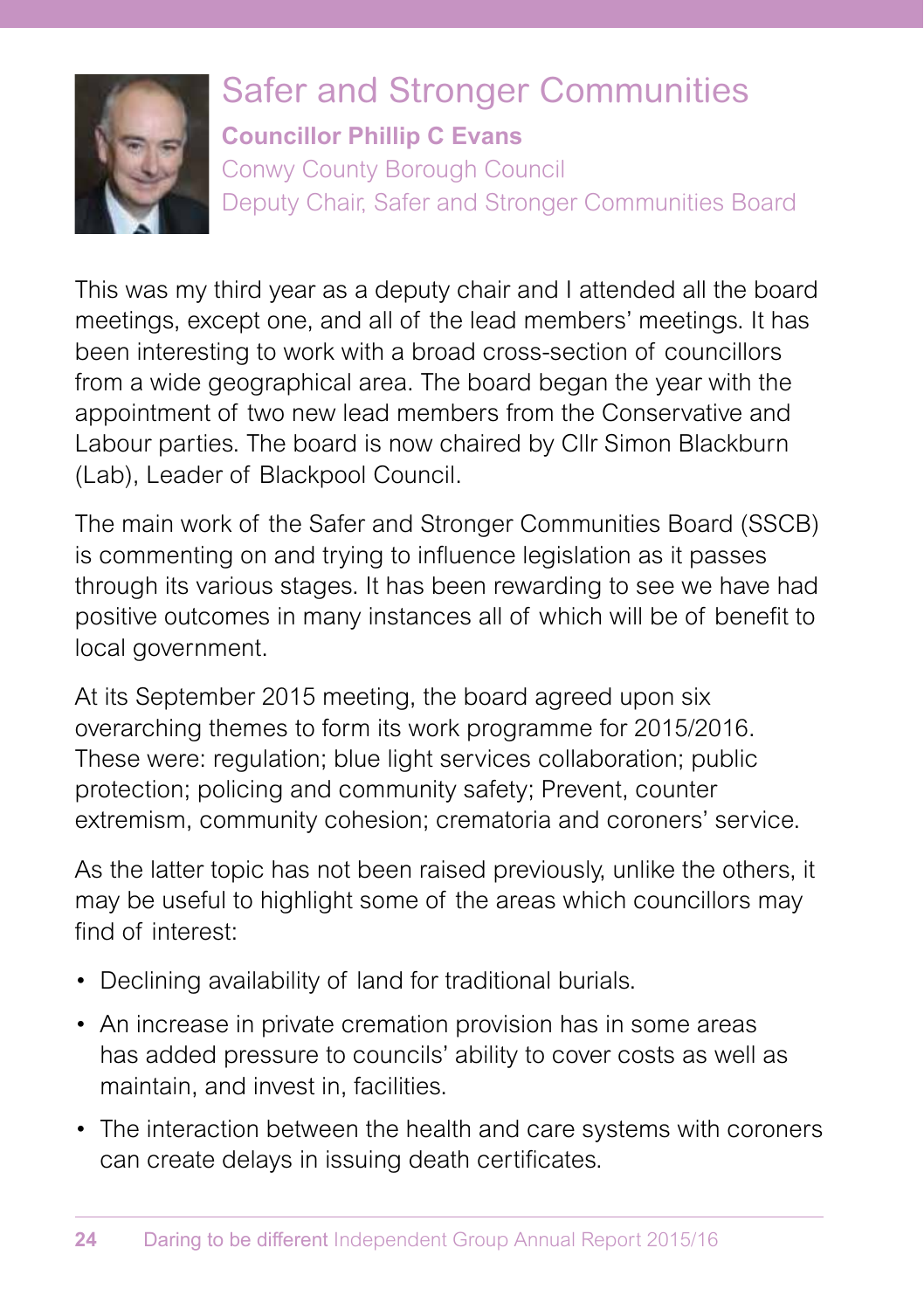- The length of time coroners' inquests can take. There seems to be variation in the approach taken by individual coroners which can impact on the bereaved.
- Deprivation of Liberty Safeguard changes are affecting the number of cases dealt with by coroners.
- The introduction of a Chief Coroner for England and Wales to oversee the coroner system had introduced a new layer of bureaucracy when the sharing of local best practice could have been an alternative.

In addition to the scheduled board and lead member meetings, I also undertook the following duties:

- Speaker at the LGA's Taxi and PHV Licensing Conference on the theme of training for elected members, effective scrutiny of the licensing function and the need for transparency in how councils will apply the new Deregulation Act.
- Chaired a workshop session on the Counter Extremism Bill at the LGA Independent Group's Annual Conference.
- Chaired the LGA's conference 'Supporting local businesses, sustaining regulatory services'. The theme was that regulation can be a very useful tool in managing and stimulating local economies.
- Represented the SSCB at the Home Office Expert Panel on Child Sexual Exploitation and Abuse held under the chairmanship of Karen Bradley MP, Minister for Preventing Abuse and Exploitation. At this meeting I was able to reinforce the message that even if the Crime Prosecution Service consider there are no grounds for prosecution using the 'beyond reasonable doubt' test, the Police could still report such cases to the licensing authority which could apply the 'balance of probabilities' test for fitness and propriety to hold a licence.

As in previous years, I would like to record my appreciation for the support given by all the staff in the independent Group Office as well as my colleague on the board, Cllr Colin Mann, and our substitute members, Cllr Goronwy Edwards and Cllr Clive Woodbridge.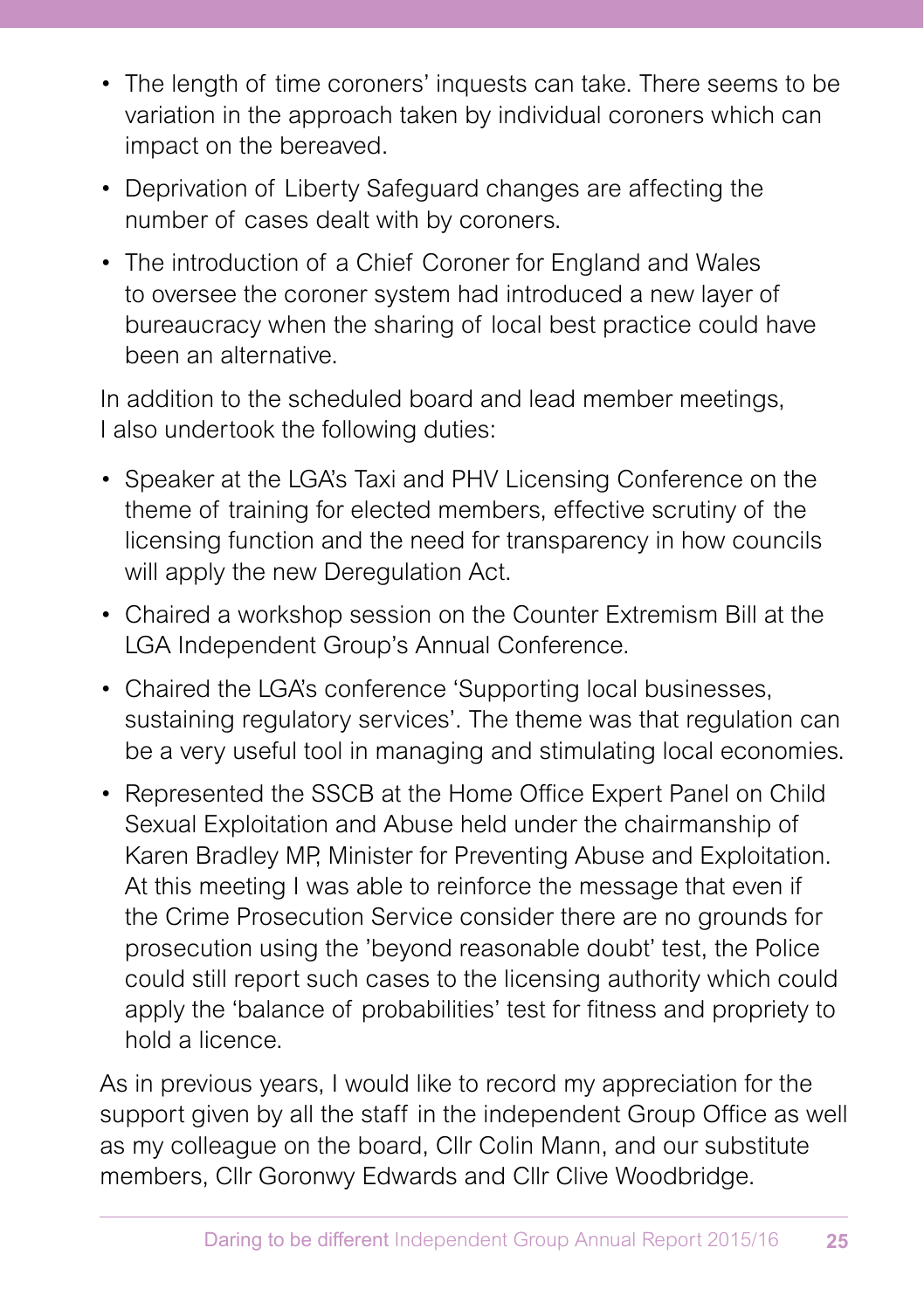

People and Places **Councillor John Pollard**  Cornwall Council Deputy Chair, People and Places Board

The People and Places Board represents the non-metropolitan areas of England. We have worked increasingly closely with the City Regions Board which as the name suggests represents the urban areas.

The board is drawn from the County Councils Network, District Councils Network and any non-county unitaries not represented by those two bodies. It meets four times a year and its remit includes growth, transport infrastructure, skills and wider public service reform.

The People and Places Board seeks to develop greater clarity on the role of non-metropolitan authorities in enabling economic growth for the long-term benefit of residents, and on how transformation in public services can enable that. Much of our work cuts across other LGA boards and certainly this year we have focussed less on economic growth and more on the devolution agenda. As always, the benefit is the sharing of experience, the combination of effort and ensuring that the 'rural' voice is strong.

The emphasis for the last year has been:

### **English devolution**

Our work has focused upon:

- sharing of the current status of various Devolution Deals
- discussion and debate about the Government's requirements for Devolution Deals
- intelligence about current government thinking
- access to the various select committees investigating devolution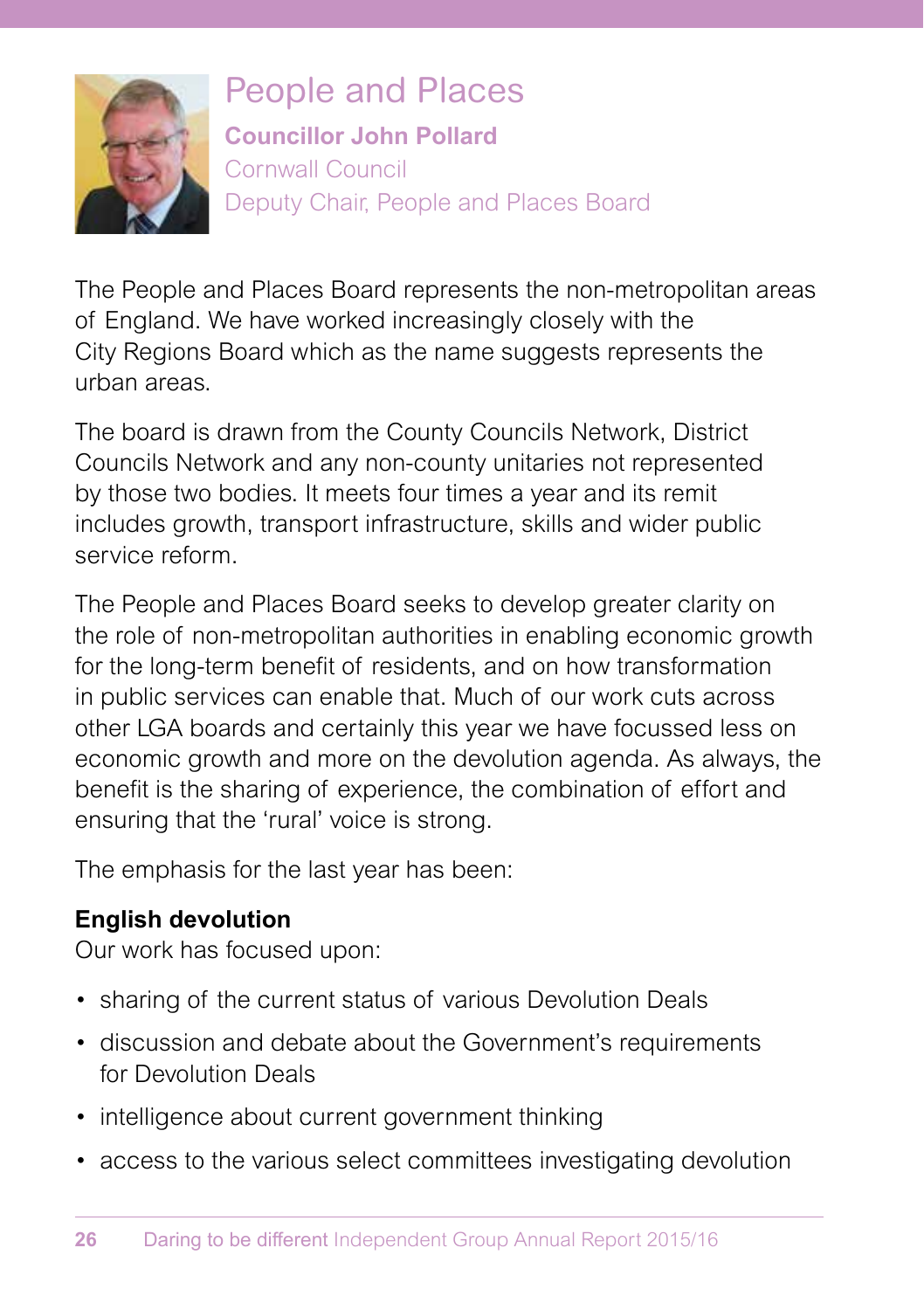• an understanding and appreciation of current progress of deals and limitations and restrictions that appear to pertain.

I do believe these frank exchanges have been enormously valuable in understanding the current devolution landscape and the board's views will contribute to a broader LGA Green Paper on devolution.

### **Superfast broadband and the digital divide**

The board has compared notes and aired concerns about the failure of full coverage across the country. We have also received briefings and been able to question number of contributors, notable:

In February, Chris Townsend, Chief Executive Officer of Broadband Delivery UK (BDUK), updated the board on the BDUK project. The project had set objectives to achieve 90 per cent coverage of the UK by May 2016 and 95 per cent coverage by December 2017. 3.5 million premises had been delivered broadband to date and 4.2 million premises were on track to be delivered broadband by May BT is now delivering 30,000 to 40,000 premises with superfast broadband a week

This information was met with a degree of scepticism as all present had stories of failure of service. However BDUK will return to the board to update on progress. Our discussion will have input into an LGA submission to the Department of Culture, Media and Sport.

### **Skills and employment**

A paper is being prepared to outline LGA view on the skills agenda. We have done this in collaboration with the Cities Regions Board and gives a broad understanding of current issues. The 16plus Area reviews, the need for a new impetus in providing relevant courses and the work that most areas are conducing with their Local Enterprise Partnerships (LEPs) were all part of the debate. Funding is changing, devolved powers are making a difference, and the LEPs have a role in the skills agenda, but what difference is being seen on the ground? The LGA's evidence will be published in due course.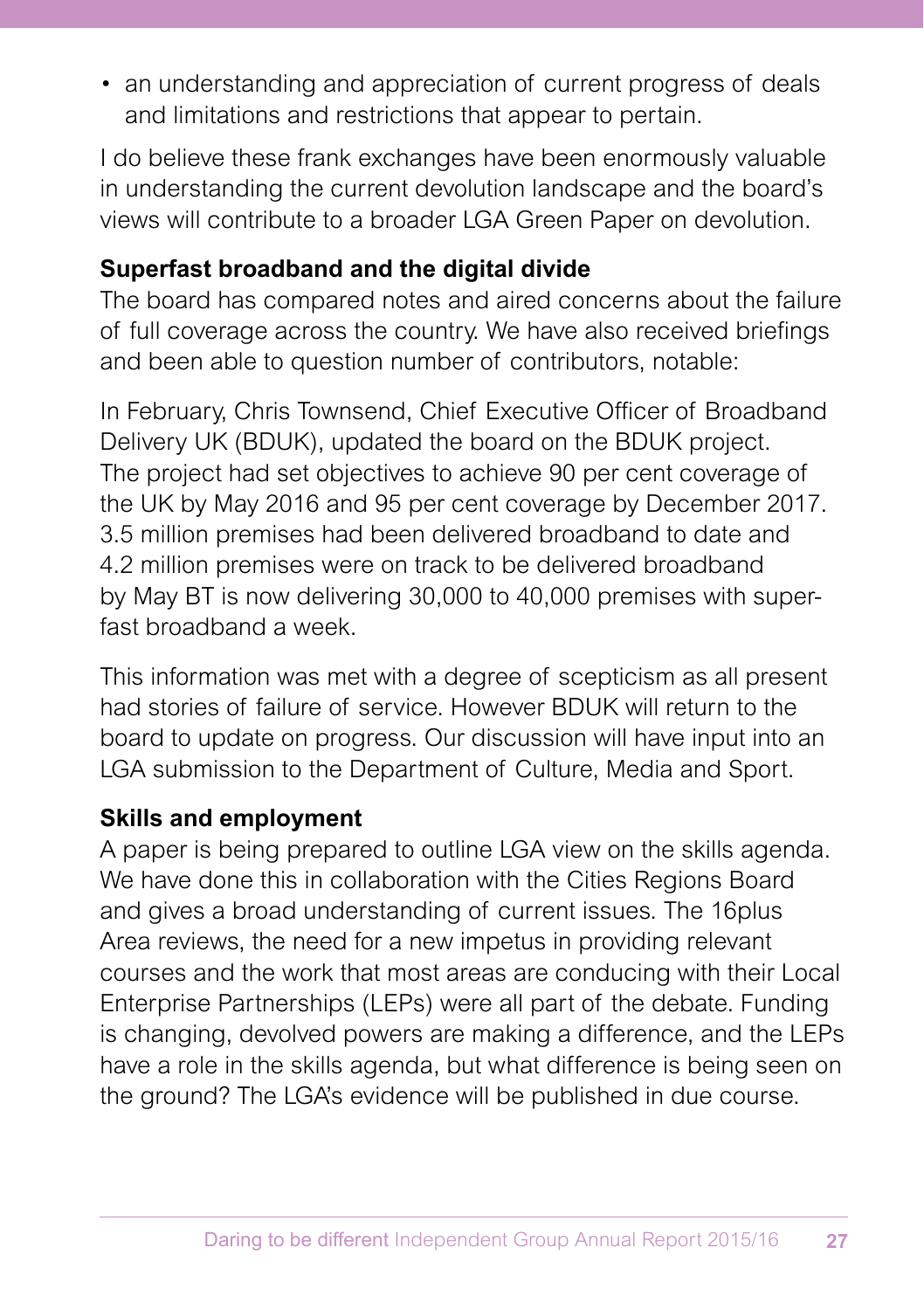

# Council of Municipalities and Regions

**Councillor Linda Gillham** Runnymede Borough Council

The Council of Municipalities and Regions (CEMR) is the organisation of local and regional authorities across 41 European countries and has two aims:

- to influence European legislation on behalf of local authorities
- to provide an exchange of best practice for elected members and officers.

I have attended meetings of the CEMR on behalf of the Independent Group along with representatives of each political group and each devolved assembly. CEMR meets twice a year but last June I was appointed 'spokesperson' on waste and environment and have also attended meetings alongside COP21 in Paris and the waste experts group in Brussels.

This is a particularly important year for consultation on the Circular Economy package as we move from the idea of production, use and then waste to a circular system where the original design of a product takes into consideration its end of life, whether it is reused, repaired or recycled. Producers are being asked to take more responsibility not only for the design but also the consequences of their products and contribute to the cost of collection and disposal. We see this with some products like tyres where the customer pays to have the old tyres collected and many furniture and white goods companies that take away packaging and old washing machines. These schemes need to be extended to take the pressure off local authorities and tax payers.

Other areas being discussed are the collection and quality of bio waste and green waste, methods of calculation and the role of landfill and energy from waste plants in the future.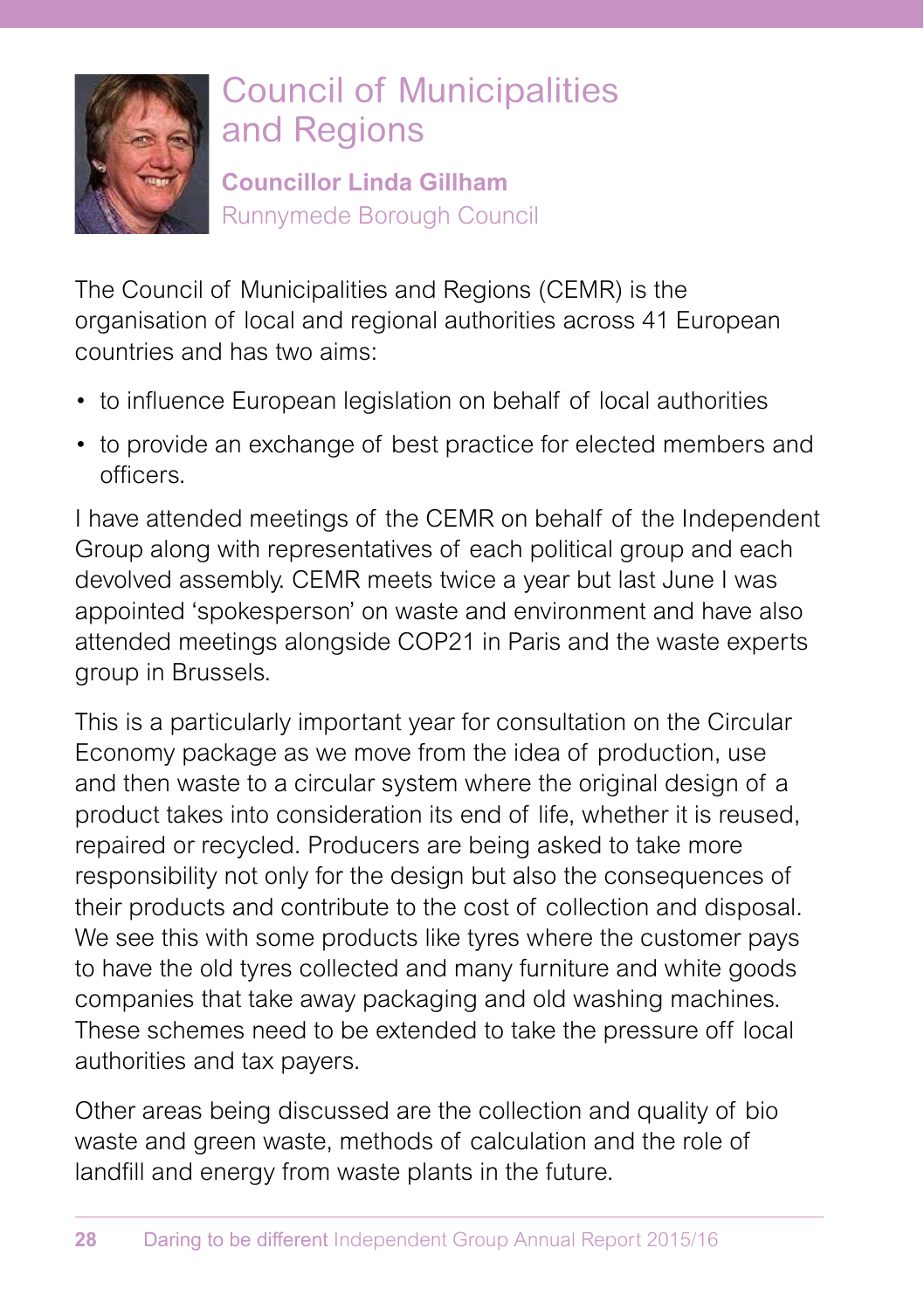I recently attended the CEMR conference 'Tomorrow starts today' and moderated a workshop on the Circular Economy package. This covered the whole life cycle of a product from production to consumption through waste management and the market for secondary raw materials. I also reported on the CEMR's key points to the policy committee as we are anxious to get the role of local authorities at the forefront of any new proposals on the collection and disposal of waste and ensure that there is a better balance of responsibilities of all organisations involved.

I was also asked to give evidence to the House of Lords Select Committee on the Environment on the Circular Economy package and the key points of consideration for the CEMR.

### **Congress of the Council of Europe**

As an alternate member of the Congress I have attended two plenary sessions which have been dominated by discussions on asylum seekers and refugees, people trafficking, and exploitation. It is of particular interest that the Congress has started inviting youth delegates from each country to their plenary sessions. These young people are engaged in politics at home and enter into the debates with enthusiasm and are well received by members who see their contribution as very positive.

I am also a member of the Monitoring Committee which reports on elections across the 52 member states of the Council of Europe. This has met twice this year and while I have not been part of a monitoring visit I have been present when the members report back which is very enlightening. Recent elections in Albania had been observed and monitored. The committee also heard representations from Belgium, the Netherlands and Ukraine on issues related to compliance with The European Charter of Local Self-Government. This is interesting as local authorities are questioning the role of the national government possibly interfering in decisions that should be made locally. In the case of the Netherlands there was concern the government was deciding planning applications for large infrastructure projects (windfarms) without sufficient regard to local opinion.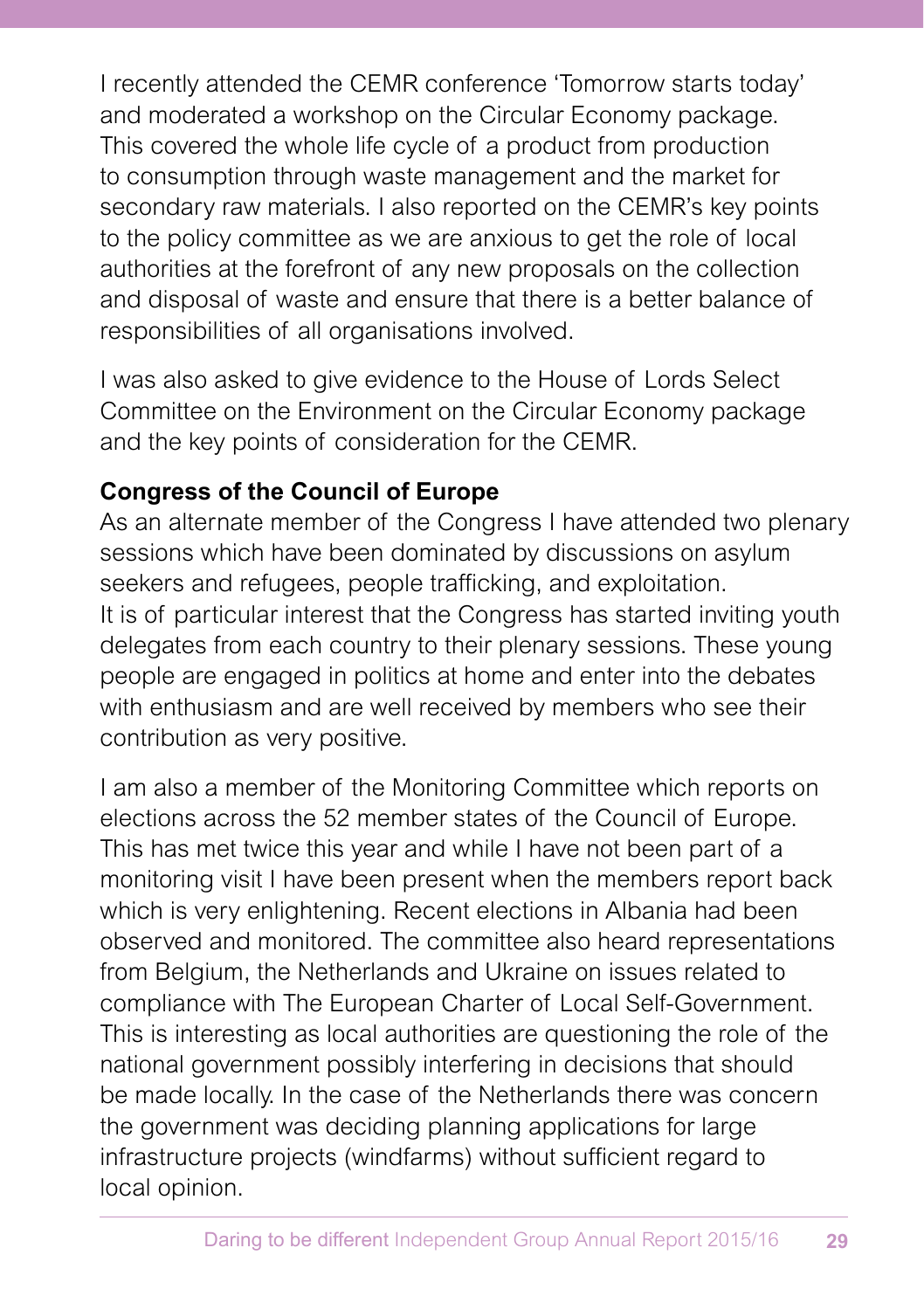

# Commitee of Regions

**Councillor Andrew Cooper** Kirklees Council

When I commenced my role as a member of the UK Delegation on the EU Committee of the Regions (CoR), I described it as like getting to know a whole new council with its own culture, rules and ways of making it effective. That description pretty much is how it has been and I enjoy the role as it's fresh and interesting and it adds a different dimension to my councillor role. Having just been re-elected for the fifth time it is good to get a bit of variety in your work.

The CoR is the representative body of local and devolved government in the European Union. As the LGA Independent Group representative on the UK Delegation I am one of 24 representatives from across the UK that are balanced across political parties and spread across the UK. The chief output of the CoR are 'opinions' which inform EU policy development and mirror, from a local government perspective many of the same issues being considered by the European Commission and the European Parliament. My principal role at the CoR is on the ENVE Commission that is responsible for Environment, Energy, Climate Change and Space Policy. Our work this year has focussed on a number of areas including the European Energy Union which aims to ensure security of energy supplies and greater independence from countries outside the EU for energy supply. Naturally the focus I am placing on this is the need for greater energy efficiency and renewable energy policies and investment.

The most notable initiative I have made at the CoR has been to call for a proportion of the fines on car manufacturers, who have falsified emissions tests, to be given to local authorities. These funds could then be used on local transport initiatives that provide sustainable transport alternatives to polluting vehicles that negatively impact on the local environment and public health.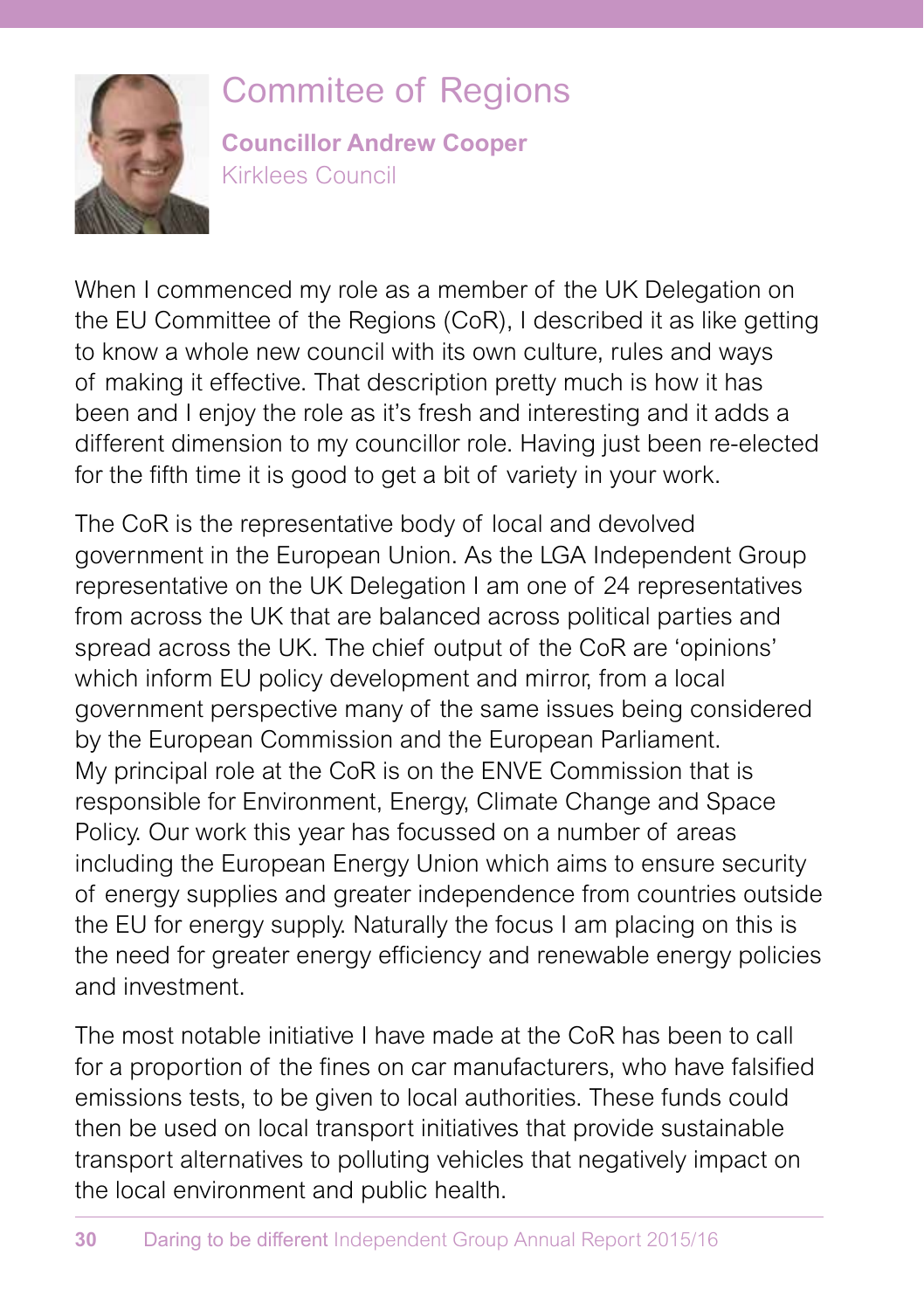My initiative on this resulted in the following statement from the ENVE Commission of the CoR on the automotive emission tests' scandal

'The ongoing scandal of certain car manufactures cheating on vehicles (diesel and petrol powered cars) emissions' tests is a matter of great concern for local and regional authorities, as those most affected by these situation are the people living in our towns and cities who breathe in these emissions with serious impact on their health. It has also become clear that similarly misleading information on C02 emissions has been provided by certain manufacturers, which risks undermining our efforts at combatting climate change.

The ENVE commission members welcome the fact that new test cycles which are based on real-world driving conditions will finally be introduced at the EU level, but they wish to express their deep disappointment that national governments in the Council of Ministers have decided to still allow car manufacturers to exceed more than two times the emission limits required by EU law as of 2017, when testing will have to be moved from laboratories to roads. The ENVE members believe this relaxation of rules should not be accepted, as the CoR has previously underlined the crucial importance of addressing air quality problems at source.

Poor air quality is responsible for approximately 400,000 premature deaths in the EU ever year and has a disproportionately severe impact on the health of people with respiratory or cardiovascular conditions, the very young and elderly people.

As representatives of local communities and regions, ENVE members strive to ensure public health of our citizens and we expect national governments and the EU level to do the same and not tolerate fraudulent practises which cause serious harm to our citizens. We also believe that appropriate forms of compensation must be paid by companies found to be responsible and that local authorities should receive a fair share of such compensation for the damages their citizens suffer, and to enable cities and regions to better implement clean-air programmes.'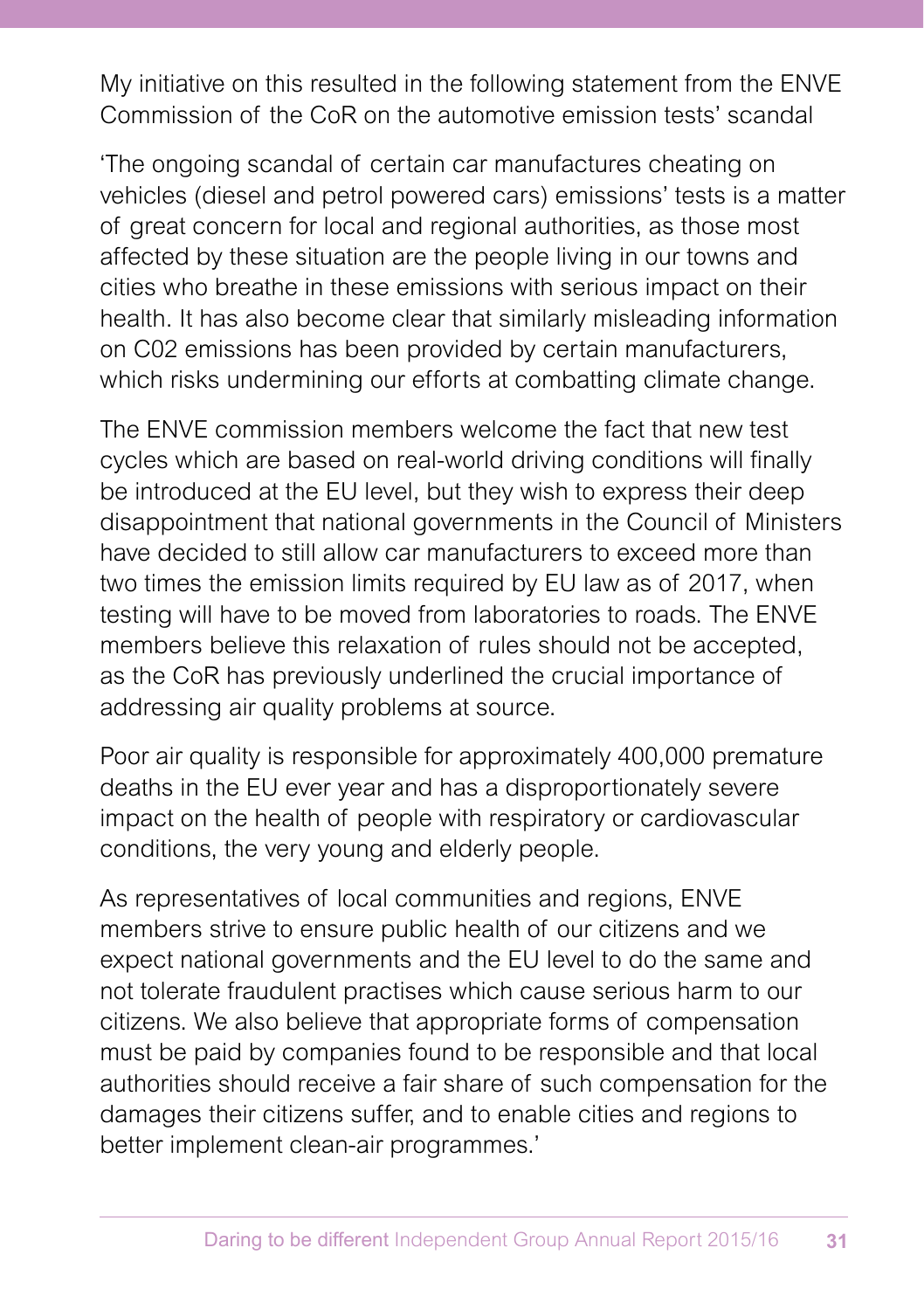

### Fire Services Management **Committee Councillor Philip Howson** East Sussex Fire and Rescue Authority

The LGA Representative Cllr Philip Howson, Chairman of East Sussex Fire Authority, attends the Fire Customer Group, jointly chaired by CFOA and Home Office (Fire) to actively engage in the ESN programme on behalf of all fire authorities across England.

The three main procurements for the programme are now complete and contracts have been signed to provide User Transition (Kellog, Brown and Root), User Services (Motorola) and Network Services (EE). Each of the three main suppliers are now engaging with the programme and the requirement for fire and rescue services to respond to programme demands will increase as we enter the mobilisation phase.

As ever, key to full engagement with the programme will be the funding provided by the Government to support the transition through to go live. All of the core elements of the network will be centrally funded and this will include network connections and the devices essential to provide critical voice and data communications.

Fire and rescue services were provided, via the Fire Customer Group and the supporting Regional Transition groups, with confirmation of the amount of funding that will be provided on a regional basis to support transition resources. Home Office Fire Policy has indicated that this funding should be arriving with transitional lead authorities by the end of June and will be provided to align with the expected activity within each region dependent upon their position in the rollout order. This will mean that in most cases the funding will commence in this financial year, but with the majority provided in 2017/18 where most work will be undertaken, though the total size of the grants remains as previously notified.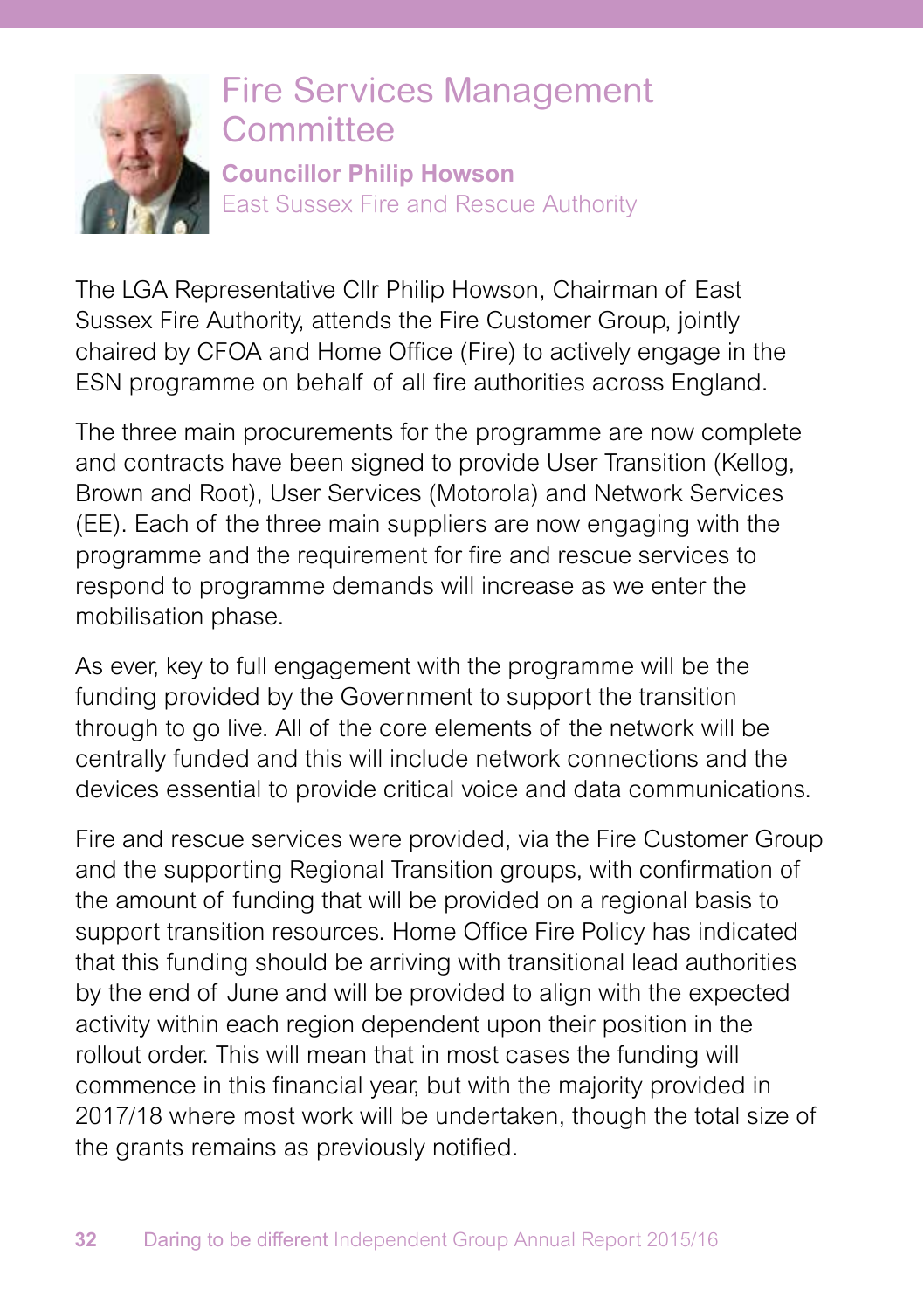In recent months the existing communications provider, Airwave Services Limited, has been acquired by Motorola. As Motorola are a supplier for ESN this has helped to significantly de-risk the transition phase and allowed alignment of end dates for the emergency service contracts to the end of 2019.

This change in ownership will also assist in a smoother transition through the provision of an improved inter-working solution which will allow improved connectivity between the current and new networks, as well as potentially providing access to existing Airwave sites in rural areas to support the Extended Area Services programme.

Some key areas of work will commence shortly including the finalisation of the connection requirements between control rooms and the network. Devices will also start to be considered in the coming months as preparations ramp up.

It is also expected that the process of preparing for contract signature by individual fire authorities will commence shortly and that the Fire Customer (Fire Finance) Sub-Group, will be heavily involved in this particular aspect.

It may also be of interest to know that the National Audit Office is undertaking an oversight study of the programme to consider how the existing system meets user needs and how these will be met by the new system. They will also seek to understand how the Home Office is engaging, consulting and keeping users and stakeholders updated. A number of key members of CFOA and the Fire Customer Group have been, or will be invited to take part in this study.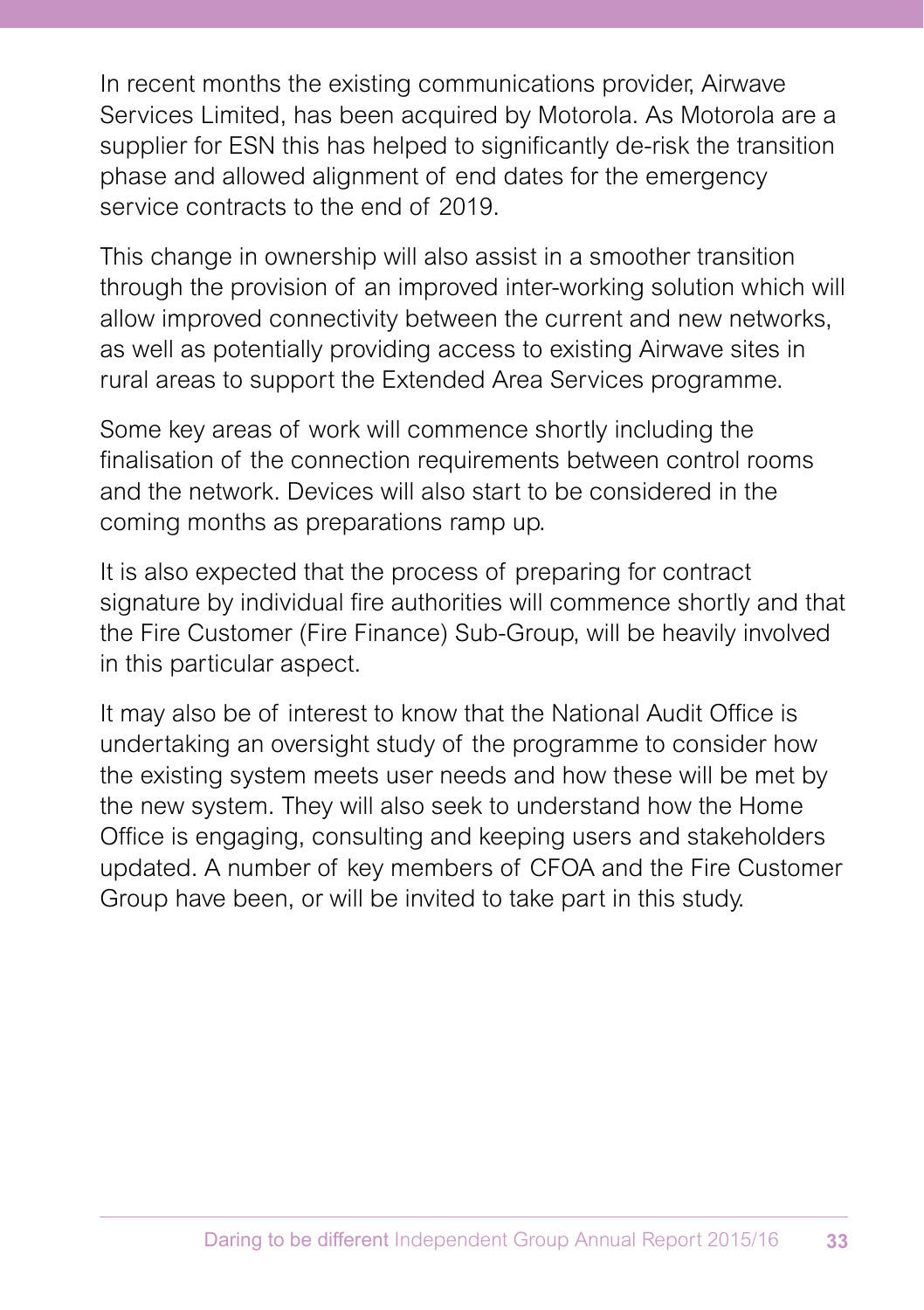

# National Lead Member Peer

**Councillor Mike Haines** Teignbridge District Council

My fellow lead member peers and I have continued to give support and advice when required by Independent Group members in England and Wales, and we have endeavoured to be proactive in engaging with our members.

The Independent Group ran its second 'Next Generation' programme for future leaders from our group. This involved three, two-day weekend residential modules at Warwick Conference Centre attended by 15 councillors that had been nominated by leaders/ colleagues at their councils (look out for the next invitation for nominations in September). The feedback from this and last year's programme has been very encouraging. This year's programme was also memorable for the three babies (participant's and facilitators') expected around the end of the modules!

As a regional peer my involvement has included: liaising with an Independent Group which saw a significant growth in members following the elections in May 2015; trying to help resolve an ongoing disagreement between members in an Independent Group; support for a lone Independent that had left a party group; advice relating to inappropriate details in a political party election leaflet; advice on planning issues; advice on protocol with other political groups in a council. The number of member problems arising from tweeting that have come to my attention has been less than last year, I hope this shows a greater realisation by members of the potential consequences of certain instant comments.

I have participated as a team member in a HMEP (Highways) Peer Challenge at a Labour controlled unitary authority, and a Corporate Peer Challenge at a Conservative controlled district council with Independent 'opposition.' I have also been part of a Planning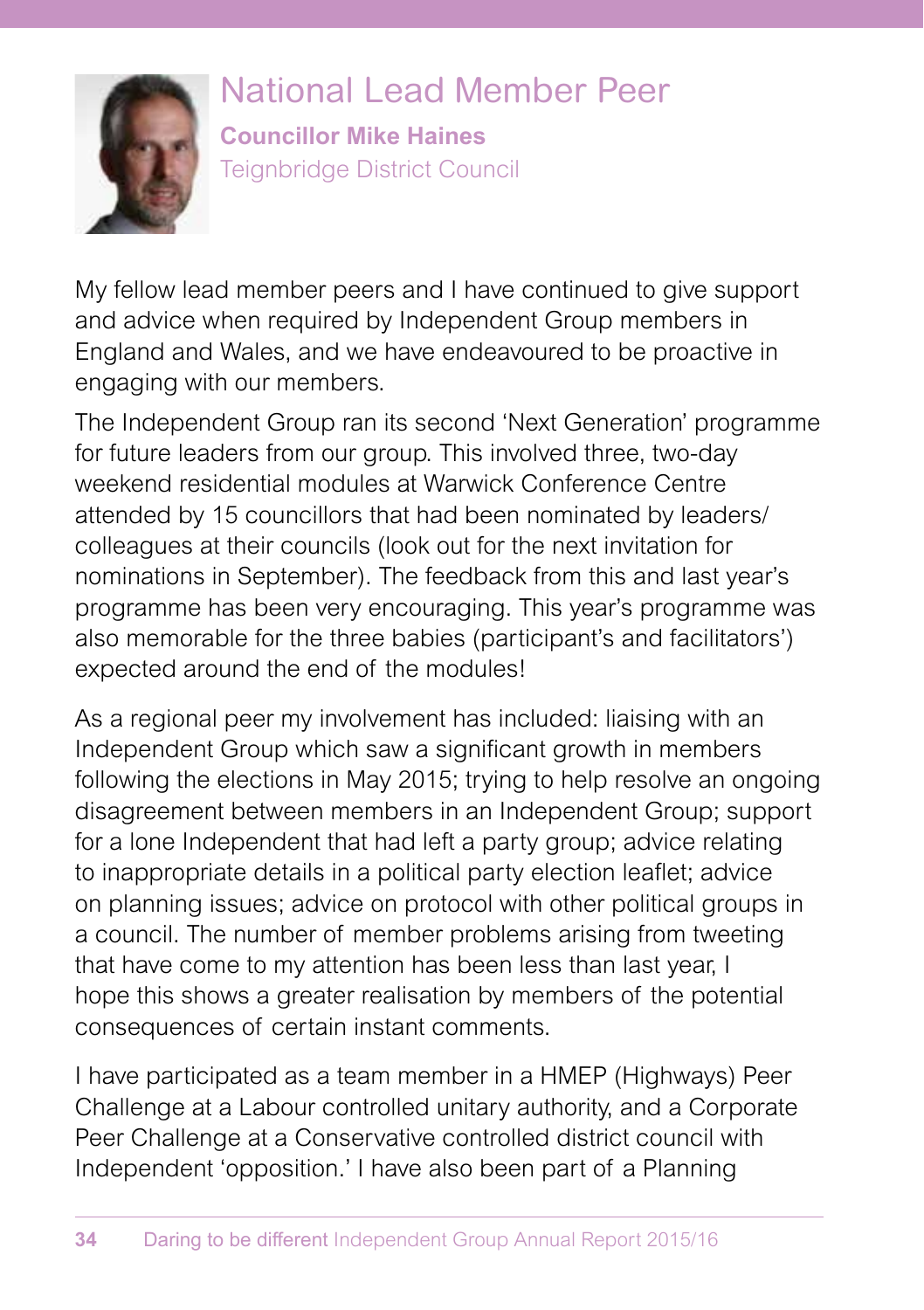Committee Peer Challenge at an Independent controlled unitary authority and have participated in other member support work with PAS (Planning Advisory Service).

At Local Government House there have been meetings with lead peer colleagues and with Cllr Marianne Overton and Cllr Shirley Pannell as well as update briefings with Carl. Noleen has kept me updated with appointments of our peers for mentoring and peer challenge. There was a Peer Accreditation event in February, and this increased the number (by about a dozen) of Independent Group accredited peers available to participate in mentoring, etc. This gives us new perspectives and replaces those that have recently retired. Hopefully new and existing peers will all have opportunities to be involved in sector-led improvement in the coming year, although the amount of peer work coming to Independent Group peers is still less than we would like to see.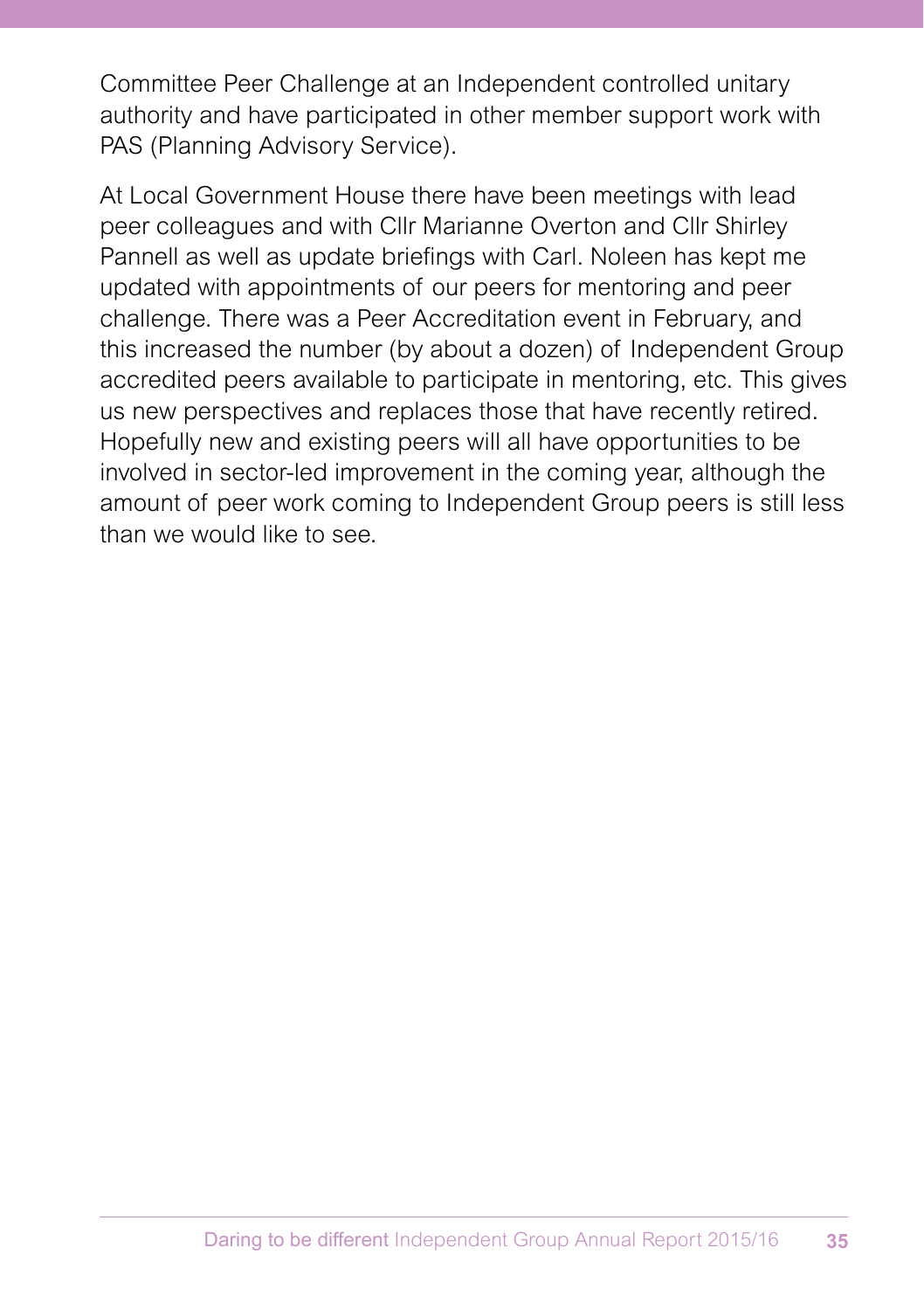

Regional Lead Peer **Councillor Colin Mann** Caerphilly County Borough Council

A source of expert free confidential advice from colleagues who have many years of experience as councillors. This is the offer to all councillors who are members of the LGA Independent Group. As well as Independents the group includes members of parties who are not Labour, Conservative or Liberal Democrat, eg Greens, UKIP and Plaid Cymru. The offer applies to individual members or groups of councillors.

I felt that it is worth re-stating the above as far too many members of the Independent Group do not seem to be aware that this is the case and are often pleasantly surprised to find that there is a source of information and advice at the other end of a phone call or email, or on a face-to-face basis.

My area for the past 12 months has been London and the South-East of England, as far west as the Isle of Wight.

My main advice activity has been with individual members and to a lesser extent with groups. Members often feel that they need clarification on advice or guidance given locally. This may be because the advice does not maybe conform to their own interpretation of a situation or to make comparisons with how things work elsewhere. One thing that is apparent is that ways of working vary tremendously between individual councils. There are very many ways of interpreting general guidance.

Our members are quite often in a minority situation with the council being controlled by a party group and one of the common themes is that people feel at times that advice they receive locally may not be as neutral as it should be, which can put members at a disadvantage. This could of course be due to previous practice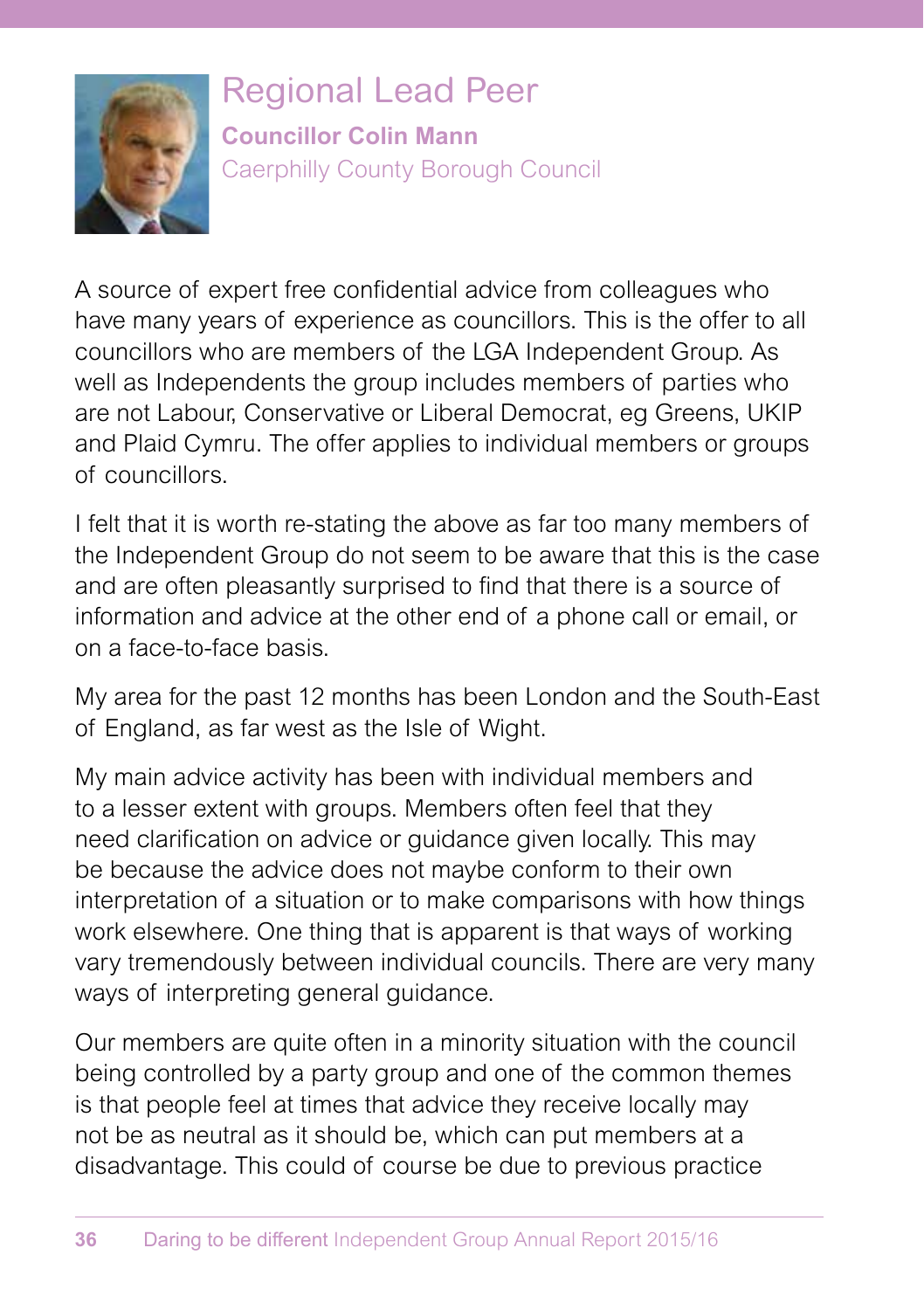in an authority or due to undue pressure being exerted by leading members of a controlling group.

I have regularly attended the group improvement sessions at Local Government House. I feel that if more of our members were aware of how useful these sessions are the attendance would improve substantially. One particularly session often comes to mind. I think that most of us at present are experiencing difficulties caused by central government pressure to build vast numbers of houses. In this particular session many members, from various areas, were complaining about being told to build thousands of houses in places where there were already thousands of unemployed residents living locally.

I recently attended the south west Regional meeting in Bristol. One of the items on the agenda was the City Region deals which are being promoted by Westminster. There are common themes. For example, many areas, but not all, have agreed to accept an elected mayor. I believe that everyone present appreciated the presentation by Cllr Julian German who gave details of the agreement in Cornwall. This had been negotiated over a number of years and I think illustrated the value in thorough preparation to reach agreed aims prior to negotiating with central government.

The recent elections did bring some opportunities for Independent groups. At the time of writing a combination of residents' association councillors are looking reach an agreement with Lib Dems on Elmbridge Borough Council in Surrey, which would give them control of the authority.

To conclude I would like thank Marianne, our group leader and all the staff in the Group office – Carl, Vanessa and Noleen, for their support and for the very efficient way that they deal with questions and issues when they arise.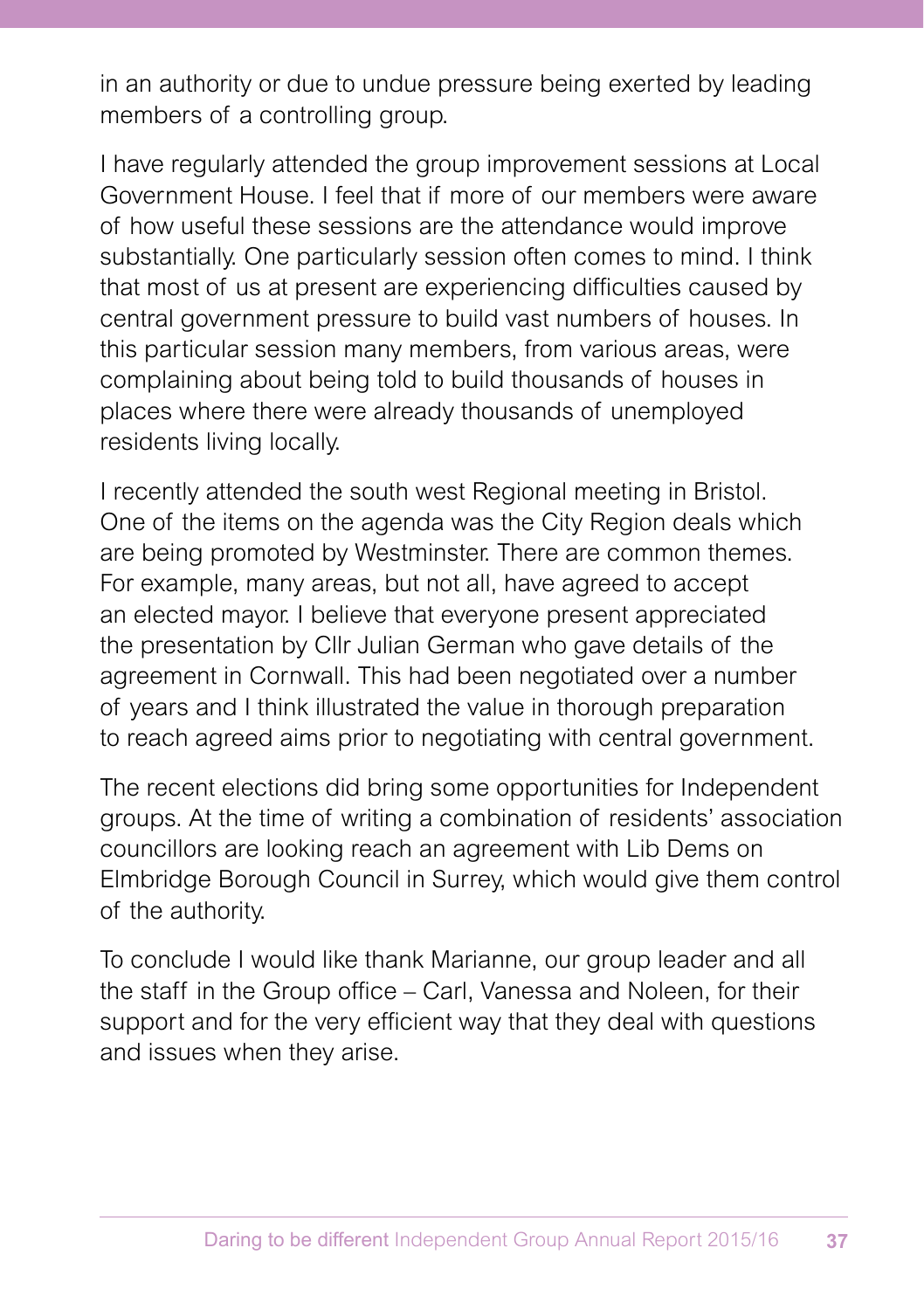

Regional Lead Peer **Councillor Graham Brown** Powys County Borough Council

This last year has seen improvements in my Region (North West, West Midlands and Wales) in the approach to Peer work and the identification of where we may be able to offer help and support. I also believe the opportunities for members to engage are improving and I am optimistic that Peer Mentoring and Corporate Peer Challenges are being embraced by more Councillors/Councils as a vehicle to identify opportunities to look at what they do, how they do it and whether it can be done differently or more efficiently.

In both the North West and West Midlands, regular meetings now take place with Regional Offices and Regional Lead Peers which I find to be the right way forward as we all get to hear what is going on in our Regions and identify any areas where we may be able to promote what the LGA has to offer. Another innovation in both Regions this year is the organising of New Councillor Induction days which have been arranged for the post-election period. I am very hopeful the newly-elected Councillors will find great benefit from these events, particularly in being introduced to the LGA and its work from the very start of their political role in local government.

There have also been two very successful days organised in the West Midlands, one in Birmingham for all parties where I was the Independent Panellist for one of the sessions and the other was for Independent members which took place in the historic Herefordshire town of Bromyard. In respect of Conferences and Regional meetings, I cannot urge members enough to attend these events as, not only do they deliver a great deal of information, they are great for networking and talking to members from other authorities – you'll find we all face the same problems but how they are managed varies greatly.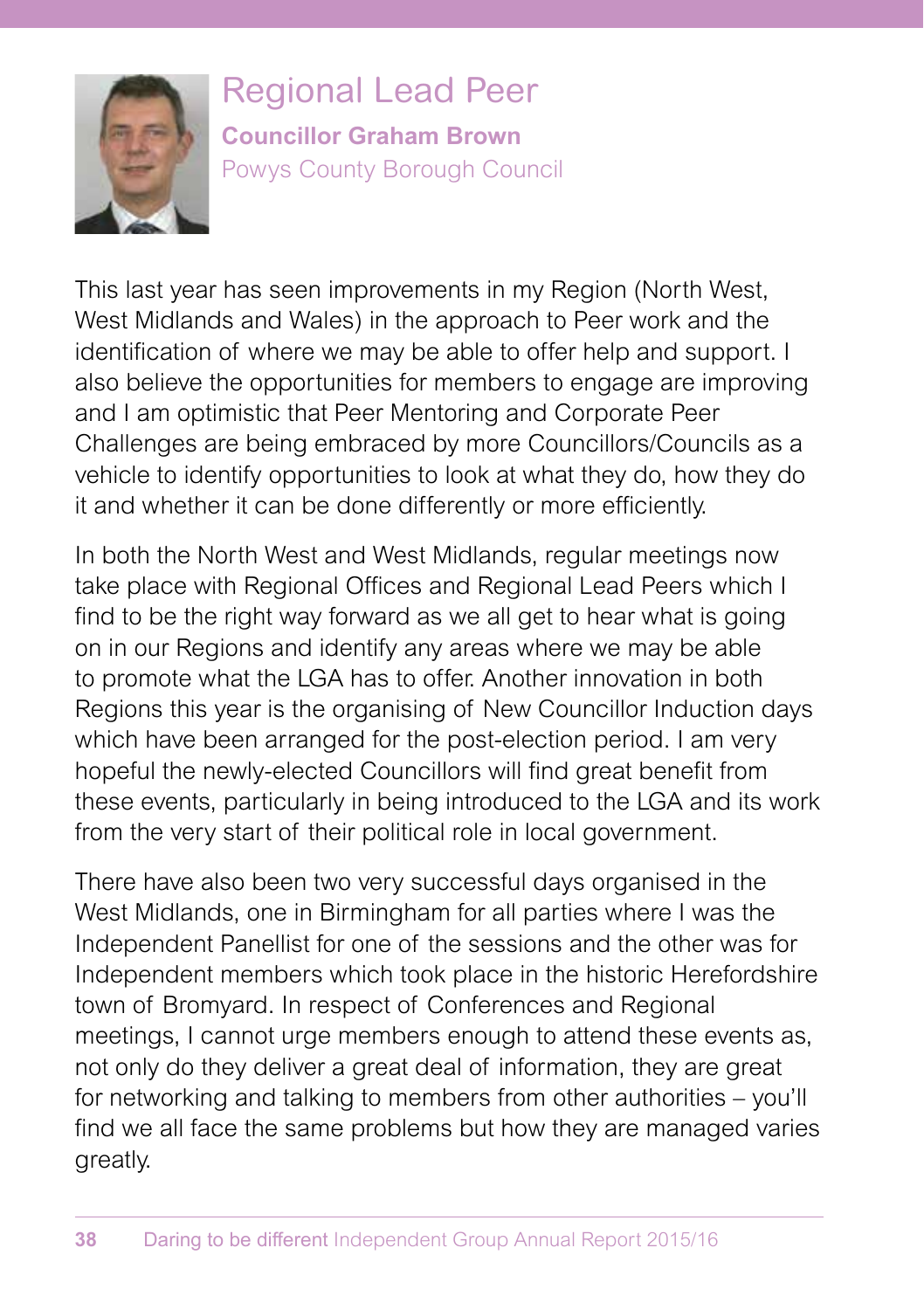In Wales, the Independents took a major step and formed an Association of Welsh Independents and fielded Regional List candidates in the Welsh Assembly elections. The candidates attracted a very respectable number of votes but failed to win a seat. The Association will now be concentrating on next years' elections when all-out elections will be held throughout Wales.

In addition to the above, there has been contact with a number of different individual councils and Councillors but, for obvious reasons, details cannot be given. What can be given, however, are my thanks to Councillor Marianne Overton, Leader of the LGA's Independent Group, Councillor Mike Haines, National Lead Peer for the Independent Group and my fellow Regional Lead Peers for their help and support throughout the year. My thanks to Carl, Vanessa and Noleen in the Independent Group Office for all their help and support also.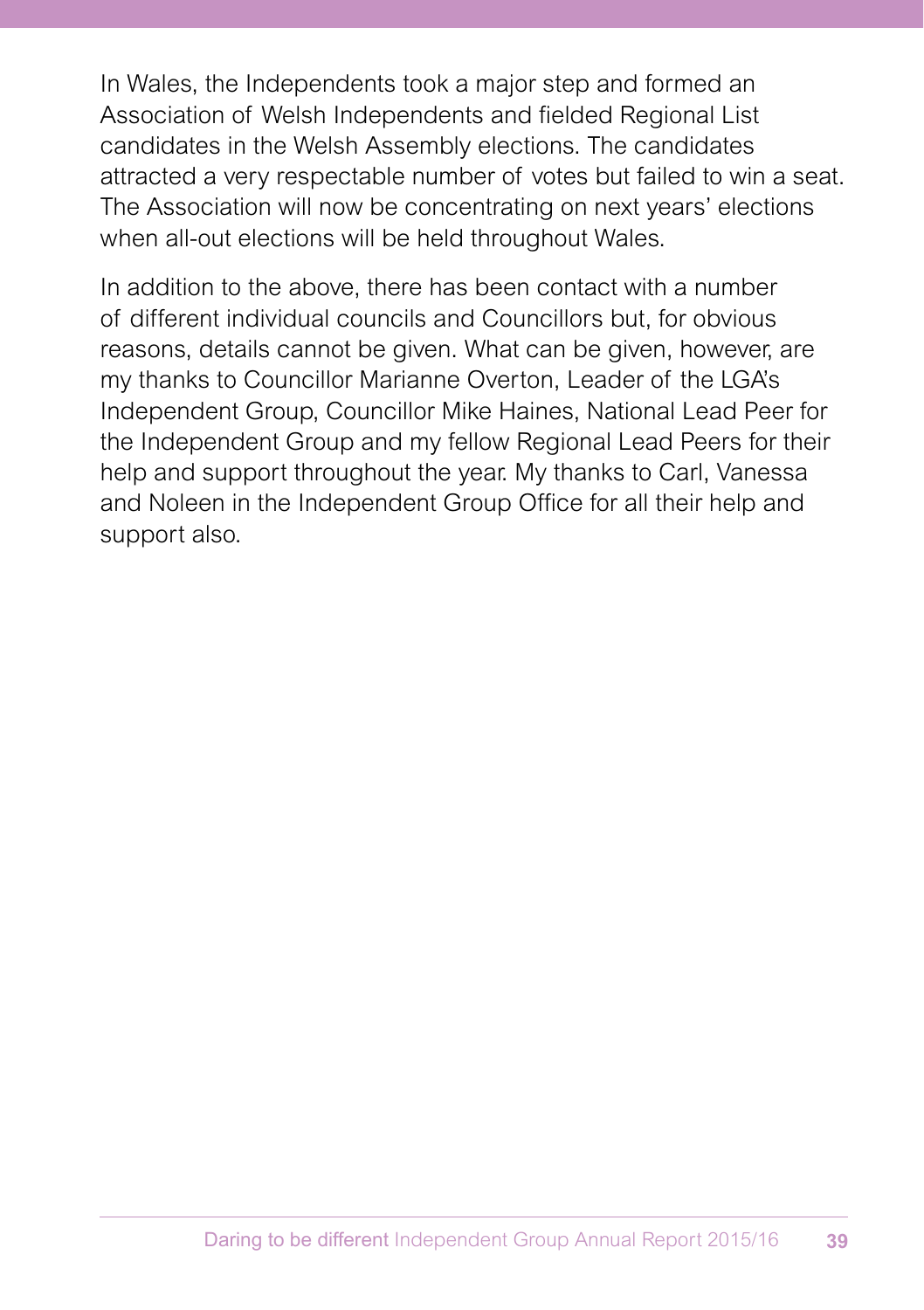

### Regional Lead Peer

**Apu Bagchi** Former Councillor – Bedford Borough Council

The past year has been busy for Independent members in relation to their involvement and commitment to their work as councillors, although it has been a relatively quieter year in terms of peer review activities. We have received fewer individual complaints/queries than in the previous year. It is possible that many of our Independent members – particularly in the eastern region - have established themselves well and do not require too much help or support in carrying out their duties as councillors.

We had two formal meetings for our Independent members – one in Ely and the other in Chelmsford. Both meetings were attended by the Leader and Deputy Leader of the Independent Group as well as senior LGA officers. The meetings were very constructive and raised a number of issues. It was quite clear that many of our Independent members were unaware and unclear of the role of the LGA. They receive very little information about the LGA and felt unsure how to resolve or deal with difficult and conflicting situation in their respective council.

It has been a great pleasure and privilege to have worked as a lead peer for the Independent Group of the LGA. I would like to thank my other Lead Peer members who have provided much needed services to other regions. I would also like to take this opportunity of thanking the leadership and Independent Group colleagues for their enthusiastic support and hard work over these years.

The officers have also been fantastic with their professional support and guidance. This has all helped to make my 10 years with the LGA interesting and enjoyable. I leave with fond memories and wish Independent members every success.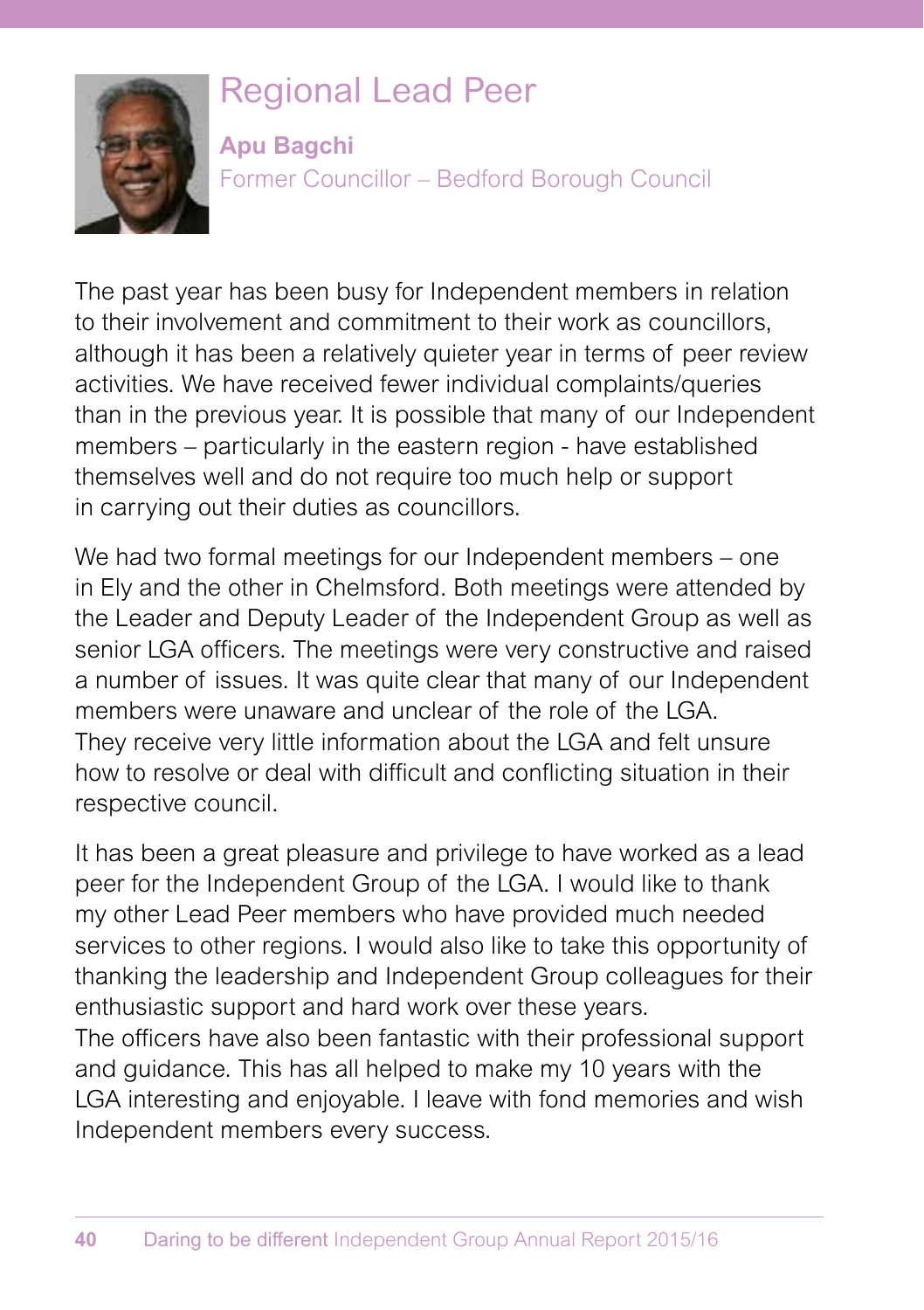

### In memory of Councillor John Northcott

In March 2016 we were very sad to hear that Cllr John Northcott had passed away.

John was a Member of Mole Valley District Council, representing the Ashtead Common Ward as an Independent Member, from May 2000 to March 2016. In addition to his district councillor role, John was a very distinguished Chairman of the Council in 2010/11; Chairman of the Development Control Committee from 2004-2006 and again for a short period in 2012, and he was the Executive Member with responsibility for Planning from 2012-2015.

John was an active and well-respected Independent Member of the LGA where he was the Deputy Chair of the Environment, Economy, Housing and Transport Board between September 2014 and December 2015.

John was a very remarkable man who has played a significant role in improving lives of our residents. He was both a good team player, supporting others and a determined advocate, achieving a great deal for his community. John played a key role at the LGA where he influenced government legislation and supported our councillors across England and Wales.

John leaves a hole and is much missed.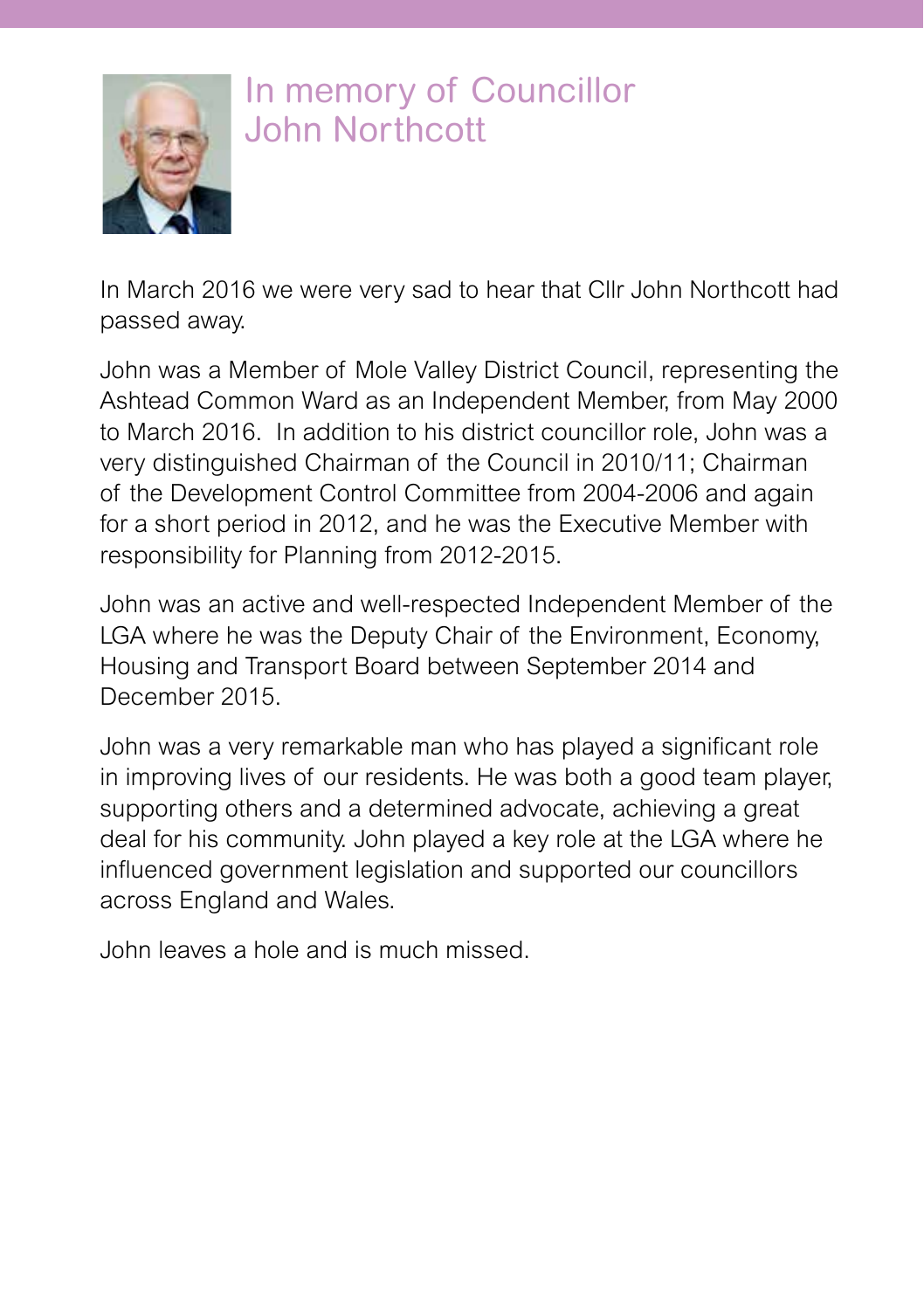### Independent Group **contact details**

#### **Carl Cheevers**

Head of Group Office 020 7664 3206 carl.cheevers@local.gov.uk

### **Vanessa Chagas**

Political Assistant 020 7664 3224 vanessa.chagas@local.gov.uk

### **Noleen Rosen**

Programme Support Officer 020 7664 3215 noleen.rosen@local.gov.uk